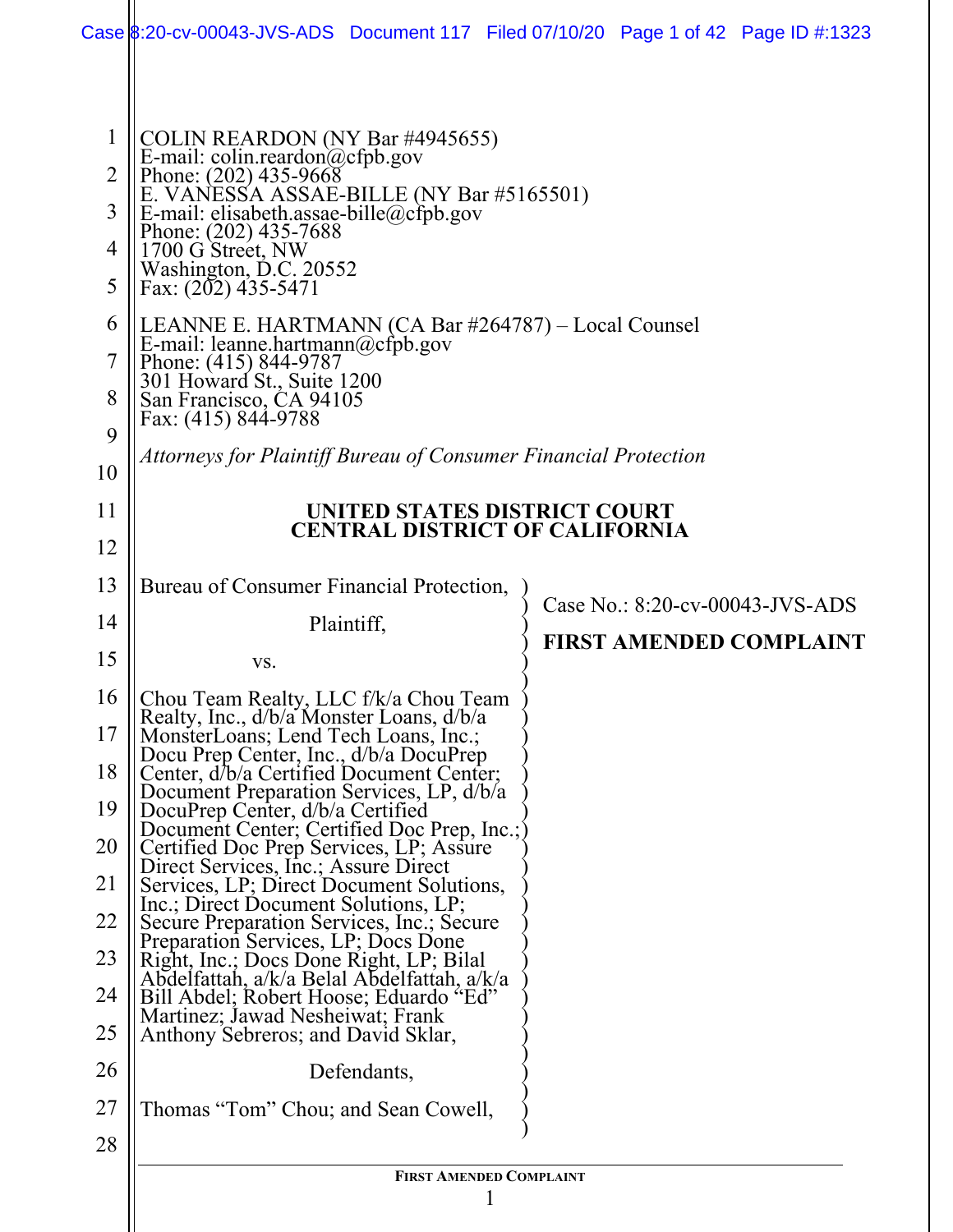|                     | Case 8:20-cv-00043-JVS-ADS Document 117 Filed 07/10/20 Page 2 of 42 Page ID #:1324                                                                           |  |  |  |
|---------------------|--------------------------------------------------------------------------------------------------------------------------------------------------------------|--|--|--|
|                     |                                                                                                                                                              |  |  |  |
| $\mathbf{1}$        | Defendants and<br>Relief Defendants,                                                                                                                         |  |  |  |
| $\overline{2}$<br>3 | Kenneth Lawson; Cre8labs, Inc.; XO<br>Media, LLC; and TDK Enterprises,<br>LLC,                                                                               |  |  |  |
| 4                   | Relief Defendants.                                                                                                                                           |  |  |  |
| 5                   |                                                                                                                                                              |  |  |  |
| 6                   | <b>JURISDICTION AND VENUE</b>                                                                                                                                |  |  |  |
| $\overline{7}$      | This Court has subject-matter jurisdiction over this action because<br>1.                                                                                    |  |  |  |
| 8                   | it is brought under "Federal consumer financial law," 12 U.S.C. $\S$ 5565(a)(1),                                                                             |  |  |  |
| 9                   | presents a federal question, 28 U.S.C. $\S$ 1331, and is brought by an agency of                                                                             |  |  |  |
| 10                  | the United States, $28$ U.S.C. $\S$ 1345.                                                                                                                    |  |  |  |
| 11                  | Venue is proper in this district because Defendants and Relief<br>2.                                                                                         |  |  |  |
| 12                  | Defendants are located, reside, or do business in this district. 12 U.S.C.                                                                                   |  |  |  |
| 13                  | § 5564(f).                                                                                                                                                   |  |  |  |
| 14                  | <b>INTRODUCTION</b>                                                                                                                                          |  |  |  |
| 15                  | 3.<br>The Bureau of Consumer Financial Protection (Bureau) brings this                                                                                       |  |  |  |
| 16                  | action to address unlawful conduct by several companies and individuals in                                                                                   |  |  |  |
| 17                  | connection with providing debt-relief services to consumers with student loans. <sup>1</sup>                                                                 |  |  |  |
| 18                  | Between 2015 and 2017, a mortgage company known as Monster<br>4.                                                                                             |  |  |  |
| 19                  | Loans unlawfully obtained consumer reports from the consumer-reporting                                                                                       |  |  |  |
| 20                  | agency Experian. Monster Loans provided the reports to other companies that                                                                                  |  |  |  |
| 21                  | used the reports to market debt-relief services to consumers with student loans.                                                                             |  |  |  |
| 22                  |                                                                                                                                                              |  |  |  |
| 23                  |                                                                                                                                                              |  |  |  |
| 24                  | On May 14, 2020, the Court entered a stipulated final judgment and order<br>against Defendant Chou Team Realty, LLC, Defendants and Relief Defendants        |  |  |  |
| 25                  | Thomas Chou and Sean Cowell, and Relief Defendants TDK Enterprises, LLC                                                                                      |  |  |  |
| 26                  | and Cre8labs, Inc., which resolved the Bureau's claims against them. ECF No.<br>90. On July 7, 2020, the Court entered a stipulated final judgment and order |  |  |  |
| 27                  | against Defendant Robert Hoose, which resolved the Bureau's claims against                                                                                   |  |  |  |
| 28                  | him. ECF No. 115.                                                                                                                                            |  |  |  |
|                     | <b>FIRST AMENDED COMPLAINT</b>                                                                                                                               |  |  |  |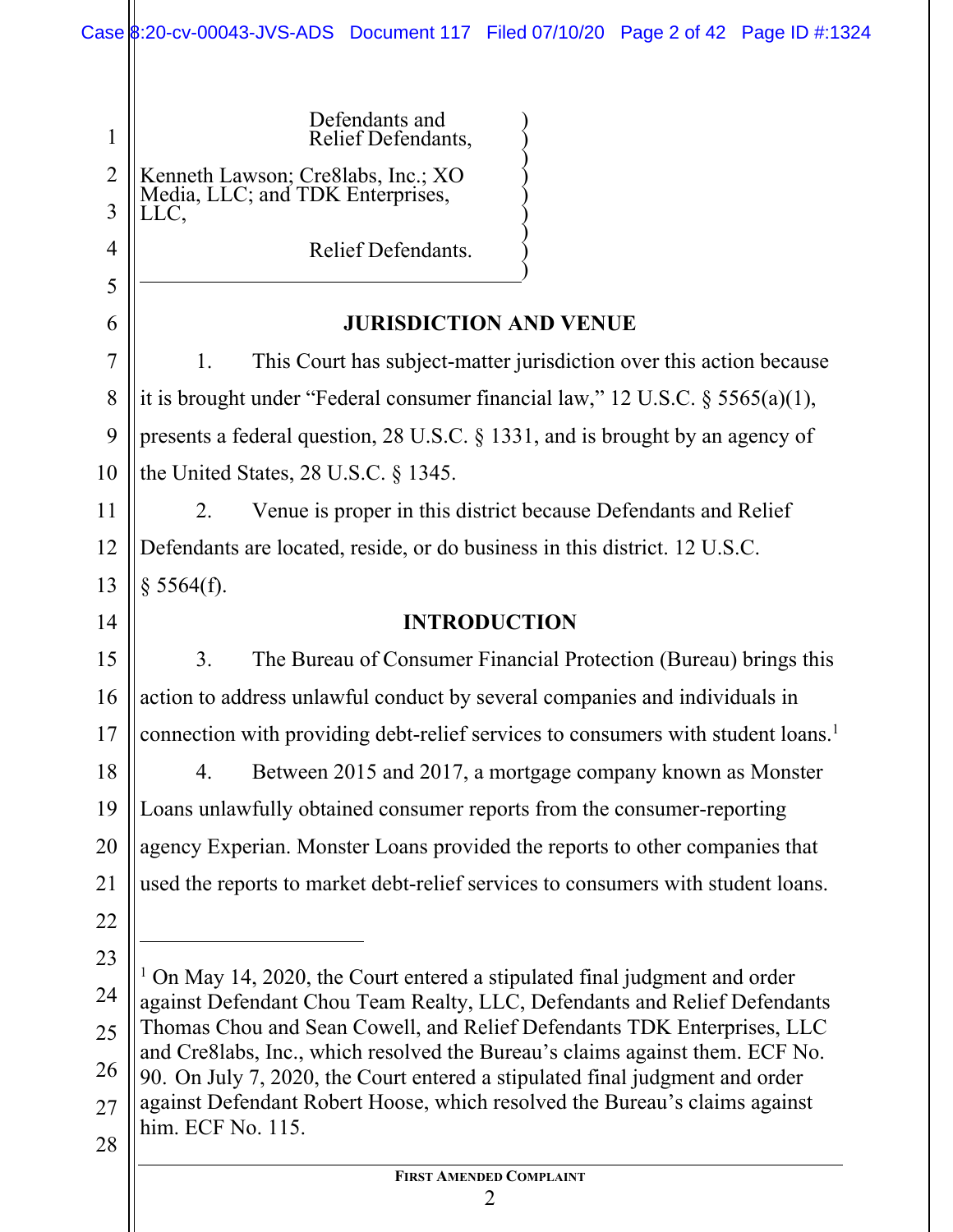From August 2017 through at least January 2019, a sham entity known as Lend Tech also unlawfully obtained consumer reports from Experian and provided them to other companies, including companies that used the lists to market student-loan debt-relief services.

1

2

3

4

5

6

7

8

9

10

11

12

13

20

21

23

27

28

5. In direct-mailings and in telemarketing-sales calls, certain of these debt-relief companies represented to consumers that: (1) the consumers would obtain lower interest rates by consolidating their federal student loans, (2) the consumers would improve their credit scores by consolidating their loans, and (3) the United States Department of Education (ED) would become the "new servicer" on their loans. All of this was false.

14 6. Additionally, several of these companies unlawfully charged and collected their fees before consumers' applications for loan consolidations, loan repayment plans, and loan forgiveness plans were approved and before consumers made payments under the altered terms of their student loans.

15 16 17 18 19 7. The Bureau brings this action to secure injunctive relief to stop Defendants' unlawful conduct, to obtain redress for harmed consumers, to obtain penalties against Defendants for their violations of Federal consumer financial law, and to require Relief Defendants to disgorge profits they received due to those violations.

## **PLAINTIFF**

22 24 25 26 8. The Bureau is an independent agency charged with enforcing Federal consumer financial laws. 12 U.S.C. § 5491(a). The Bureau has independent litigating authority, 12 U.S.C. § 5564(a)-(b), including the authority to enforce prohibitions on unfair, deceptive, and abusive acts or practices in the Consumer Financial Protection Act of 2010 (CFPA), 12 U.S.C. §§ 5531, 5536; the Fair Credit Reporting Act, 15 U.S.C. § 1681s; and the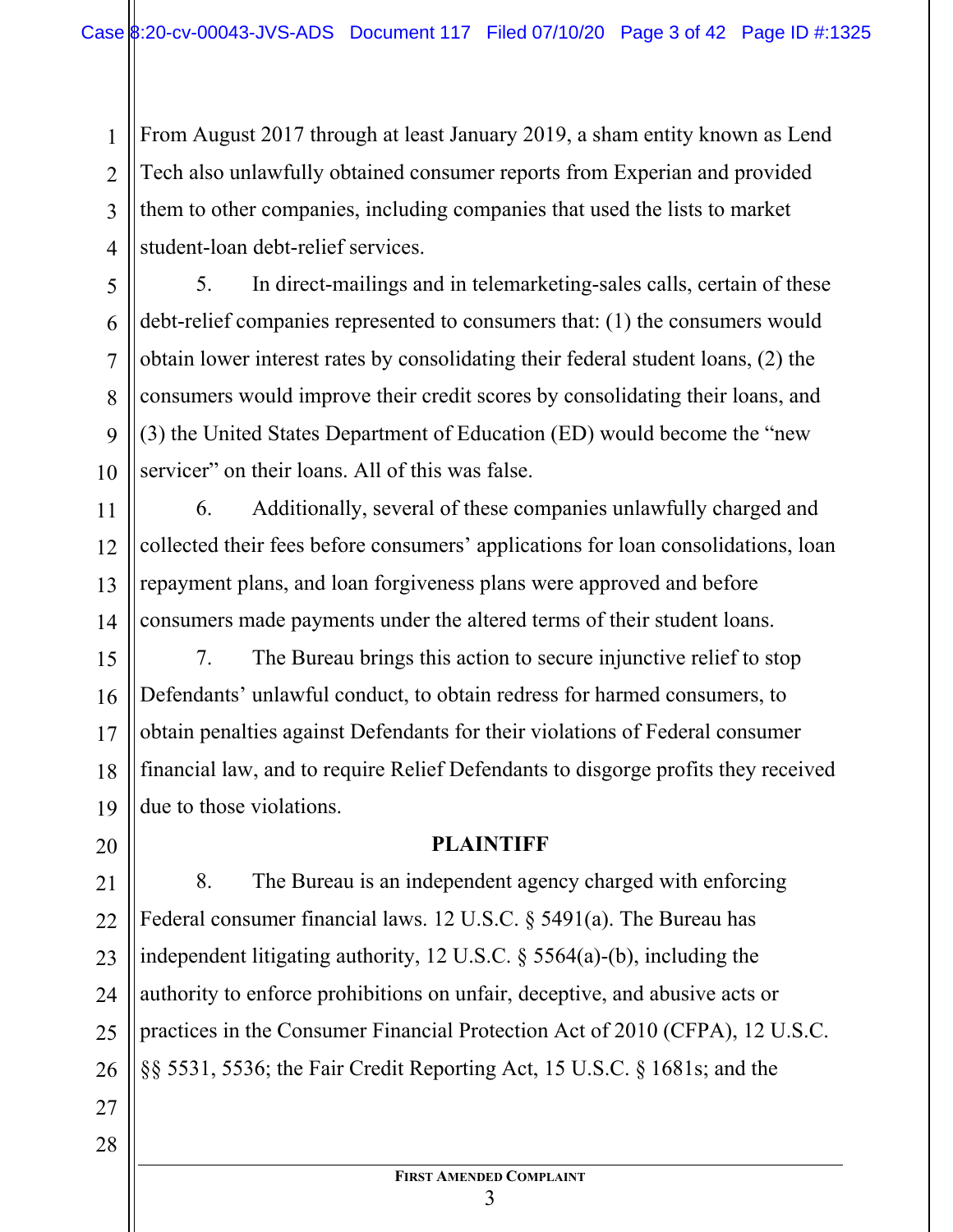Telemarketing Sales Rule (TSR), 16 C.F.R. Part 310, as it applies to persons subject to the CFPA, 15 U.S.C. §§ 6102(c), 6105(d).

9. The Bureau has authority to bring civil actions against persons violating Federal consumer financial laws and to seek all appropriate legal and equitable relief, including injunctive relief, refund of monies paid, damages, restitution, disgorgement, and civil money penalties. 12 U.S.C. §§ 5564(a), 5565(a)(2).

8

1

2

3

4

5

6

7

9

10

11

12

13

15

#### **DEFENDANTS AND RELIEF DEFENDANTS**

14 10. Chou Team Realty, Inc. was a California corporation registered on July 18, 2003. Chou Team Realty, Inc. was registered and located at 3 Whatney, Irvine, CA 92618, and later moved to 25391 Commercentre Drive, Suite 200, Lake Forest, CA 92630. In March 2018, Chou Team Realty, Inc. was converted into Defendant Chou Team Realty, LLC. Chou Team Realty, LLC is a California limited-liability company registered and located at 25391 Commercentre Drive, Suite 200, Lake Forest, CA 92630.

16

11. Chou Team Realty, LLC is a successor to Chou Team Realty, Inc.

17 18 19 12. Chou Team Realty, Inc. and Chou Team Realty, LLC (collectively, Monster Loans) have held themselves out as doing business as Monster Loans and MonsterLoans.

20 21 13. Since 2014, Monster Loans has operated as a mortgage lender. It is licensed in at least 30 states, including California.

22 23 24 25 14. Defendant Lend Tech Loans, Inc. (Lend Tech) is a California corporation registered on June 15, 2017. Lend Tech has held itself out as doing business at 25391 Commercentre Drive, Suite 100, Lake Forest, CA 92630 and 1851 E. First St. #810, Santa Ana, CA 92705.

26 27 15. Lend Tech is licensed by the California Department of Real Estate and has held itself out as doing business as a mortgage-brokerage company.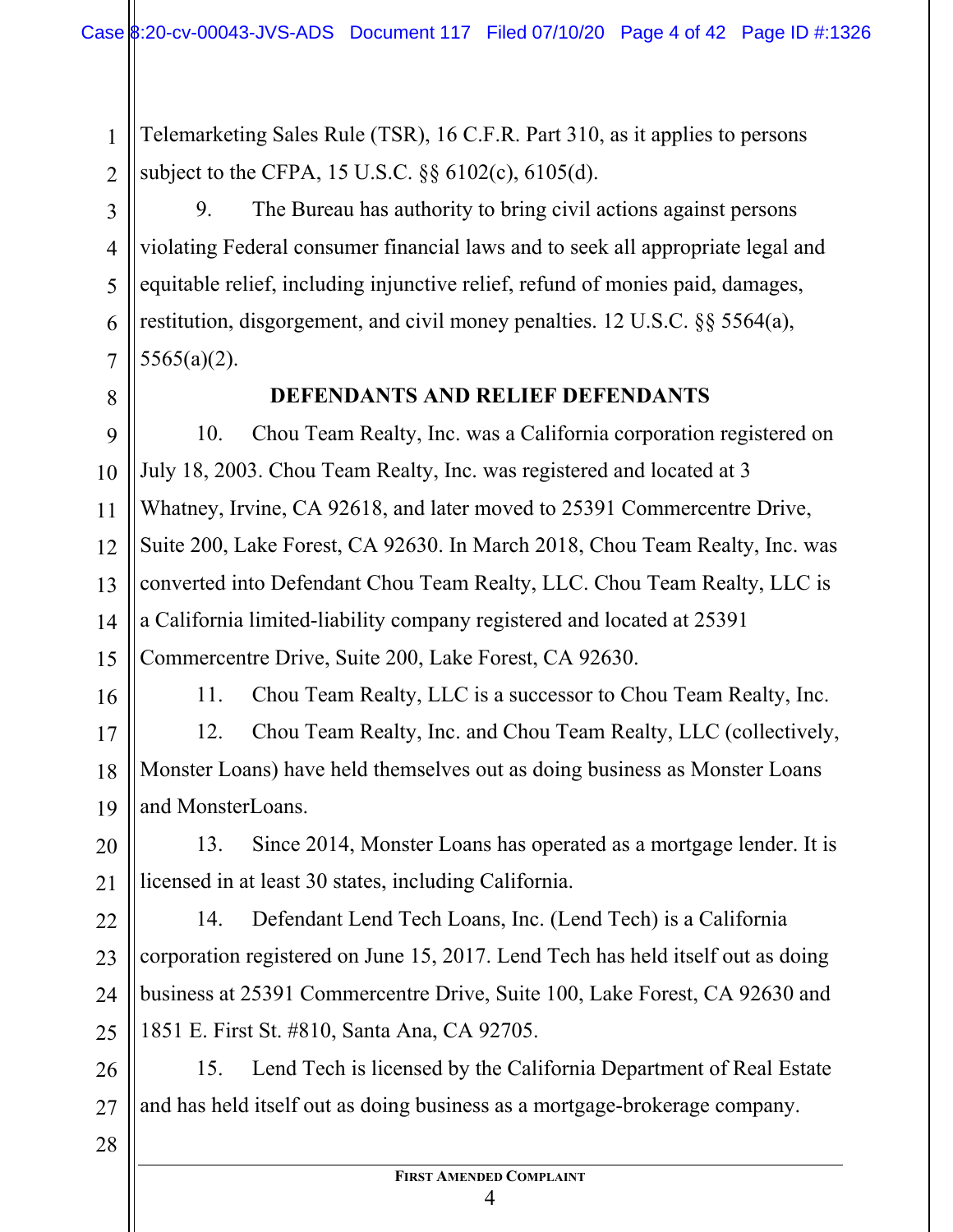16. Defendant Docu Prep Center, Inc. registered as a California corporation on February 3, 2015, and it has held itself out as doing business at 3 Whatney, Suite 100, Irvine, CA 92618.

4

1

2

3

5

6

7

8

11

12

13

14

15

16

17

18

17. Defendant Document Preparation Services, LP registered as a California limited partnership on October 19, 2015, and it has held itself out as doing business at 3 Whatney, Suite 100, Irvine, CA 92618. Docu Prep Center, Inc. was the general partner of Document Preparation Services, LP (collectively, Docu Prep Center).

9 10 18. Docu Prep Center has held itself out as doing business as DocuPrep Center and Certified Document Center.

19. Defendant Certified Doc Prep, Inc. registered as a California corporation on October 14, 2015, and it has held itself out as doing business at 1015 E. Imperial Highway, Unit C8, Brea, CA 92821.

20. Defendant Certified Doc Prep Services, LP registered as a California limited partnership on October 21, 2015, and it has held itself out as doing business at 1015 E. Imperial Highway, Unit C8, Brea, CA 92821. Certified Doc Prep, Inc. was the general partner of Certified Doc Prep Services, LP (collectively, Certified Doc Prep Services).

19 20 21 21. Defendant Assure Direct Services, Inc. registered as a California corporation on August 22, 2016, and it has held itself out as doing business at 23785 El Toro Road, Suite 467, Lake Forest CA 92630.

22 23 24 25 26 22. Defendant Assure Direct Services, LP registered as a California corporation on August 17, 2016, and it has held itself out as doing business at 5 Oldfield, 2nd Floor, Irvine, CA 92618. Assure Direct Services, Inc. was the general partner of Assure Direct Services, LP (collectively, Assure Direct Services).

27 28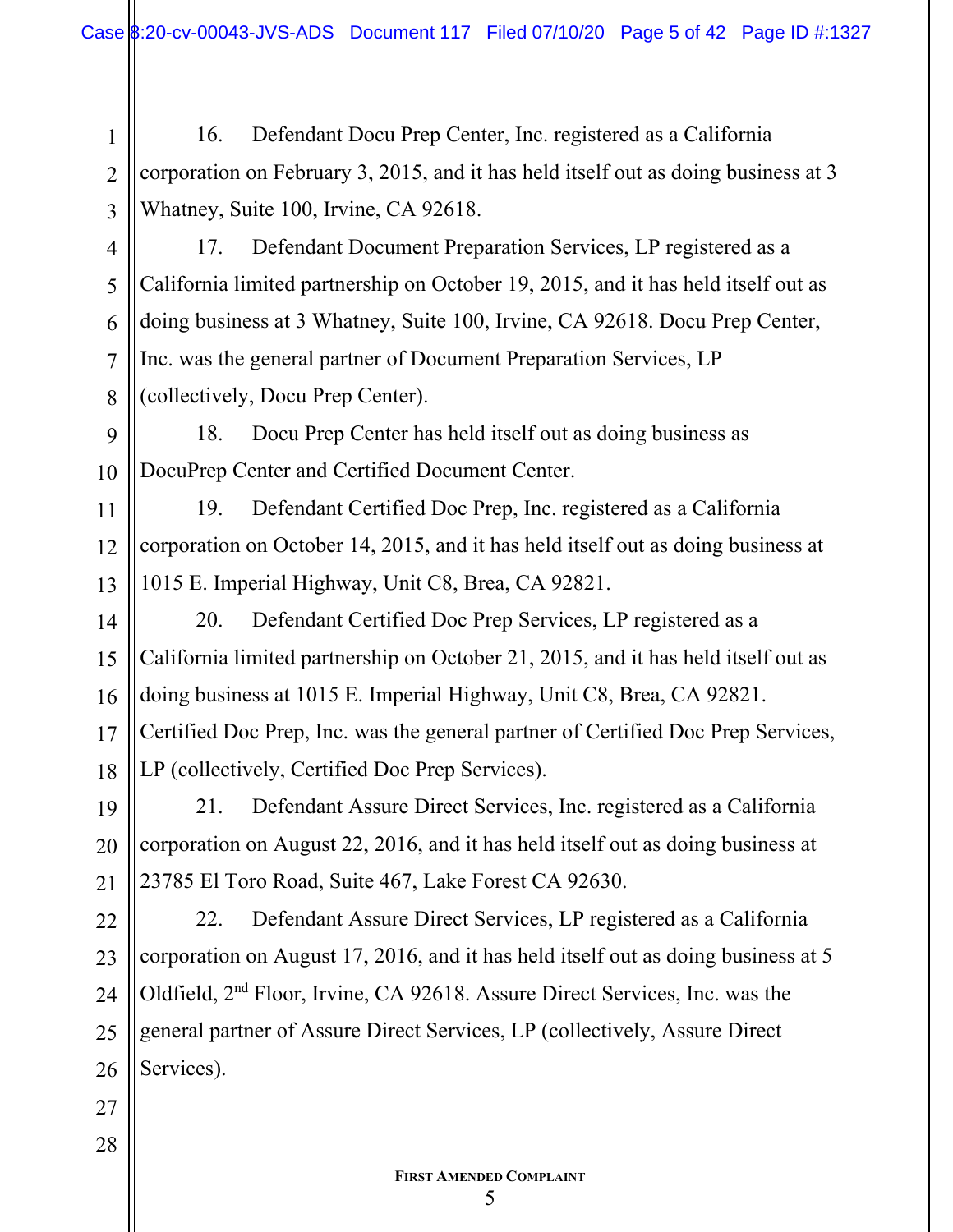23. Defendant Direct Document Solutions, Inc. registered as a California corporation on January 3, 2017, and it has held itself out as doing business at 23785 El Toro Road, Suite 493, Lake Forest, CA 92630.

4

1

2

3

5

6

7

8

9

10

11

12

13

14

15

16

17

18

24. Defendant Direct Document Solutions, LP registered as a California limited partnership on January 3, 2017, and it has held itself out as doing business at 23785 El Road, Suite 493, Lake Forest, CA 92630 and 5 Oldfield, 2nd Floor, Irvine, CA 92618. From January 2017 to March 2018, Direct Document Solutions, Inc. was the general partner of Direct Document Solutions, LP (collectively, Direct Document Solutions).

25. Defendant Secure Preparation Services, Inc. registered as a California corporation on January 12, 2017, and it has held itself out as doing business at 2500 E. Imperial Highway, Suite 201-396, Brea, CA 92821.

26. Defendant Secure Preparation Services LP registered as a California limited partnership on January 12, 2017, and it has held itself out as doing business at 2500 E. Imperial Highway, Suite 201-396, Brea, CA 92821 and 5 Oldfield, 2nd Floor, Irvine, CA 92618. From January 2017 to March 2018, Secure Preparation Services, Inc., was the general partner of Secure Preparation Services, LP (collectively, Secure Preparation Services).

19 20 21 22 27. Defendants Docu Prep Center, Certified Doc Prep Services, Assure Direct Services, Direct Document Services, and Secure Preparation Services (collectively, the Student Loan Debt Relief Companies) marketed and sold debt-relief services to consumers with federal student loans.

23 24 25 28. Defendant Docs Done Right, Inc. registered as a California corporation on October 22, 2015, and it has held itself out as doing business at 895 Dove Street, 3rd Floor, Newport Beach, CA 92660.

26 27 29. Defendant Docs Done Right, LP registered as a California limited partnership on March 8, 2016, and it has held itself out as doing business at 3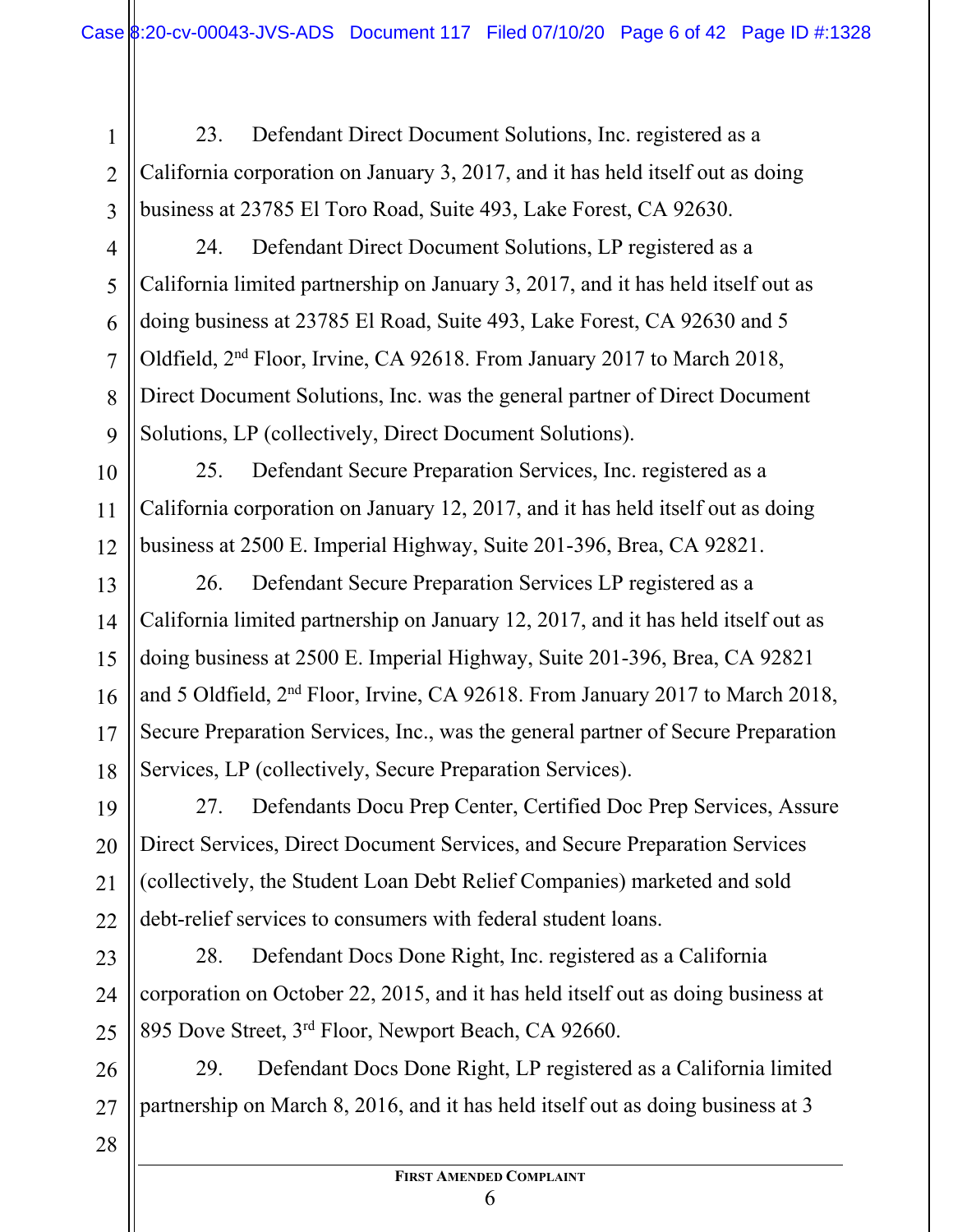Whatney, Suite 100, Irvine, CA 92618. Docs Done Right, Inc. was the general partner of Docs Done Right, LP (collectively, Docs Done Right).

30. Relief Defendant TDK Enterprises, LLC registered as a California limited-liability company on March 18, 2016, and it has held itself out as doing business at 3 Whatney, Suite 200, Irvine, CA 92618.

31. Relief Defendant Cre8labs, Inc. registered as a California corporation on April 1, 2016, and it has held itself out as doing business at 24632 La Plata Drive, Laguna Niguel, CA 92677.

9 11 32. Relief Defendant XO Media, LLC registered as a California limited liability company on March 2, 2010, and it has held itself out as doing business at 26500 W. Agoura Road Suite 102-595, Calabasas, CA 91302.

14 33. Defendant and Relief Defendant Thomas "Tom" Chou was Monster Loans' president and owner between January 2015 and December 2017. Chou exercised substantial managerial responsibility for and control over Monster Loans' business practices.

16 17 18 19 34. Chou owned limited partnership interests in each of the Student Loan Debt Relief Companies. At times, Chou has held those limited partnership interests through Relief Defendant TDK Enterprises, LLC. Chou is the president and sole member of TDK Enterprises, LLC.

20 21 22 23 35. Defendant Jawad Nesheiwat was the chief operating officer of Monster Loans between January 2015 and April 2017. Nesheiwat exercised substantial managerial responsibility for and control over Monster Loans' business practices.

24 25 36. Nesheiwat owned limited partnership interests in each of the Student Loan Debt Relief Companies.

26

27

1

2

3

4

5

6

7

8

10

12

13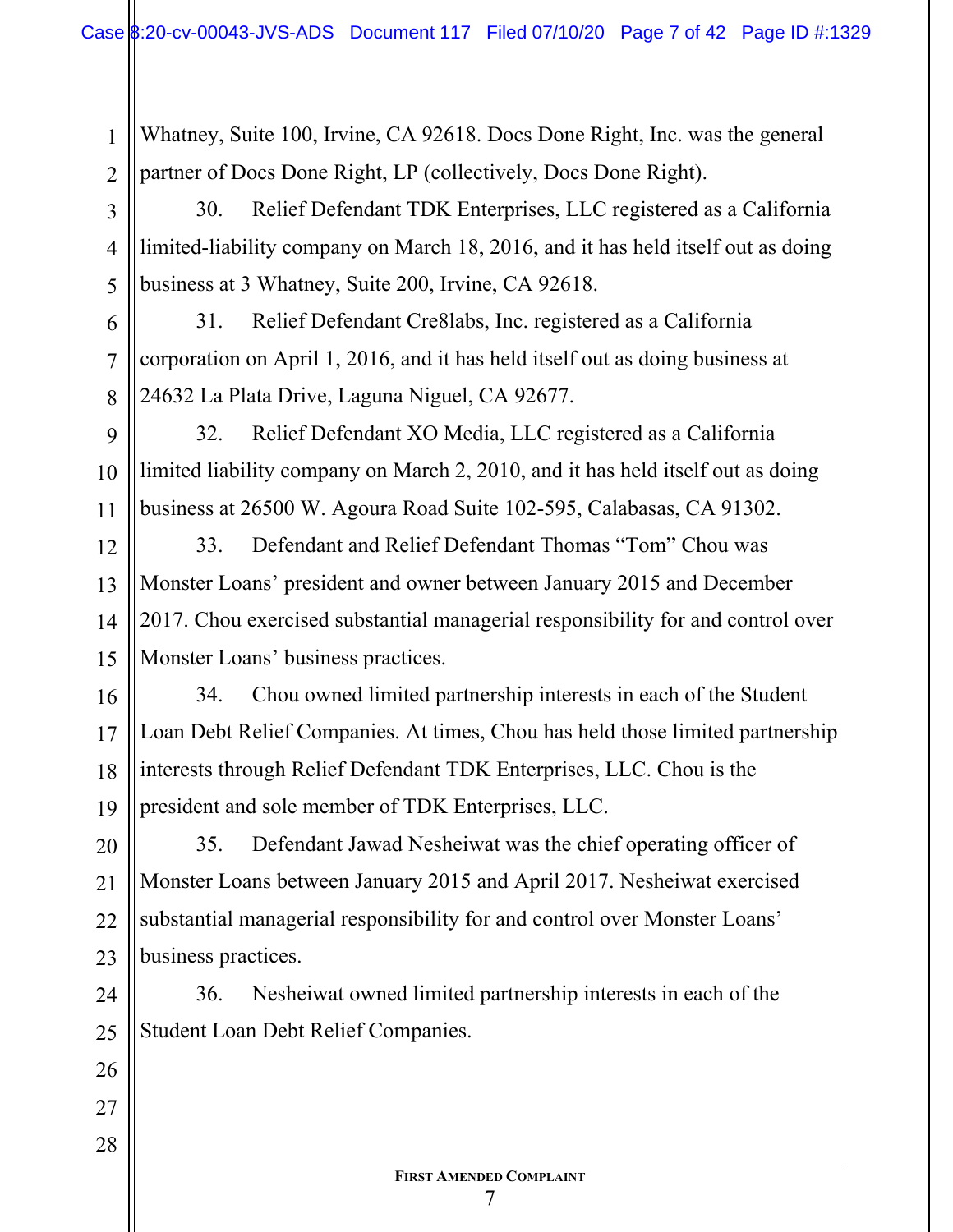37. Nesheiwat exercised substantial managerial responsibility for and control over Docu Prep Center's business practices, including its sales practices, marketing practices, and fees.

6 38. Nesheiwat participated in the conduct of the affairs of Certified Doc Prep Services, Assure Direct Services, Direct Document Solutions, and Secure Preparation Services, including their marketing practices.

10 39. Defendant and Relief Defendant Sean Cowell co-founded Monster Loans and was its chief visionary officer between at least January 2015 and February 2017. Cowell exercised managerial responsibility for Monster Loans and participated in the conduct of its affairs.

12 40. Cowell registered Lend Tech in June 2017, and he was its sole owner until November 2017.

13 14 15 16 41. Cowell owned limited-partnership interests in each of the Student Loan Debt Relief Companies. At times, Cowell has held those limitedpartnership interests through Relief Defendant Cre8labs, Inc. Cowell is Cre8labs, Inc.'s president and owner.

17 18 19 20 21 22 42. Defendant David Sklar was Docu Prep Center's chief executive officer. Sklar was the part-owner of Docu Prep Center, Inc. and owned a limited-partnership interest in Document Preparation Services LP. Sklar exercised substantial managerial responsibility for and control over Docu Prep Center's business practices, including its sales practices, marketing practices, and fees.

23 24 25 26 43. Defendant Robert Hoose was Docu Prep Center's chief operating officer. Hoose was the part-owner of Docu Prep Center, Inc. and owned a limited-partnership interest in Document Preparation Services, LP. Hoose exercised substantial managerial responsibility for and control over Docu Prep

28

27

1

2

3

4

5

7

8

9

11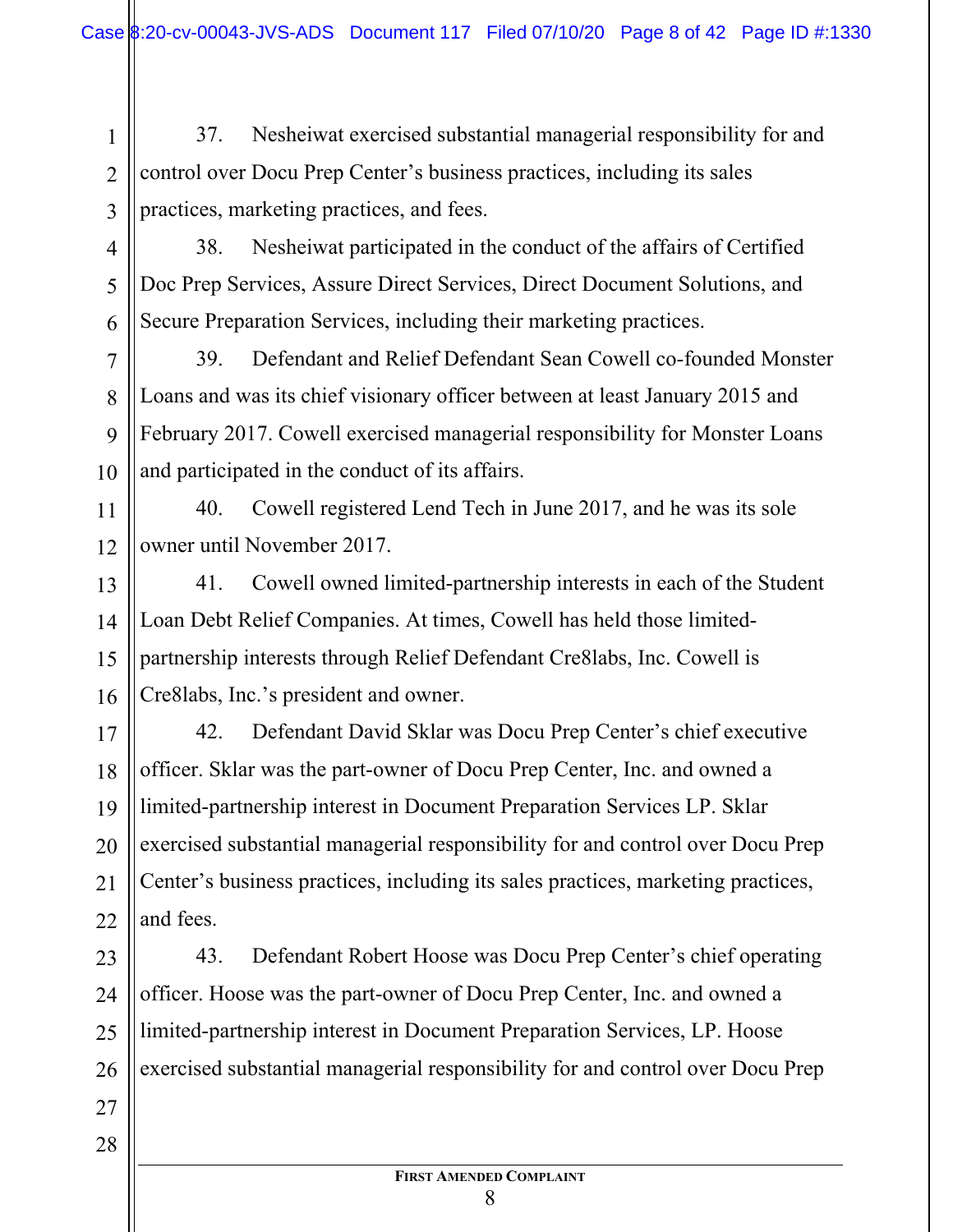Center's business practices, including its sales practices, marketing practices, and fees.

1

2

11

12

27

28

3 4 5 6 7 8 44. Defendant Frank Anthony Sebreros was the president of Assure Direct Services. Sebreros owned Assure Direct Services, Inc. and he owned a limited-partnership interest in Assure Direct Services, LP. Sebreros exercised substantial managerial responsibility for and control over Assure Direct Services' business practices, including its sales practices, marketing practices, and fees.

9 10 45. Sebreros was identified as a manager of Lend Tech in the company's application to Experian in June 2017.

46. Defendant Bilal Abdelfattah a/k/a Belal Abdelfattah a/k/a Bill Abdel (Abdel) was a marketing manager at Monster Loans in 2015 and 2016.

13 14 47. Abdel was a marketing manager at Docu Prep Center and was an employee of Assure Direct Services.

15 16 48. Abdel was identified as a manager of Lend Tech in the company's application to Experian in June 2017.

17 18 19 20 49. Defendant Eduardo "Ed" Martinez is the president of Docs Done Right. Martinez exercised substantial managerial responsibility for and control over Docs Done Right's business practices, including its assistance in the charging of fees to consumers.

21 22 50. Martinez represented that he was a manager or employee of Lend Tech in communications with Experian in 2017 and 2018.

23 24 25 26 51. Relief Defendant Kenneth Lawson owned limited-partnership interests in each of the Student Loan Debt Relief Companies. At times, Lawson has held those interests through XO Media, LLC. Lawson is the manager and owner of 90 percent of XO Media, LLC.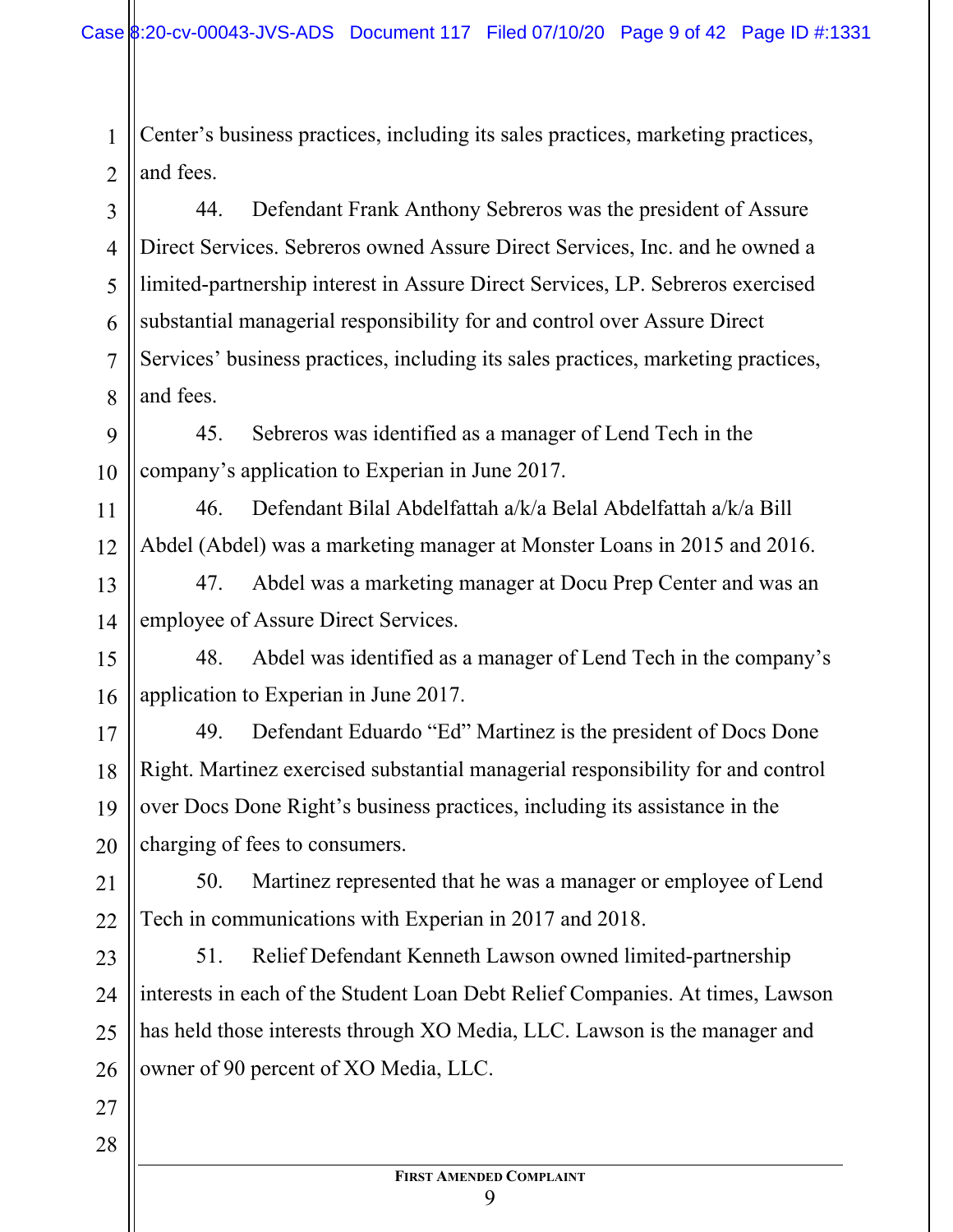## **FACTS**

## **Monster Loans' Purchases of Prescreened Lists**

52. Monster Loans and Lend Tech have purchased from Experian prescreened consumer reports (also known as "prescreened lists") that contained information regarding consumers with student loans, including consumers' names, addresses, number of student loans, and aggregate student loan balances.

53. In 2015, Monster Loans applied for and received an account with Experian, which enabled it to purchase prescreened lists.

54. In its application, Monster Loans certified to Experian that it would use prescreened lists to make firm offers of credit for mortgage loans.

55. During and after the enrollment process, Monster Loans also represented to Experian that it would use prescreened lists to market its mortgage products.

56. Monster Loans did not disclose to Experian that prescreened lists would be provided to other companies and used to market debt-relief services.

57. Between at least December 2015 and May 2017, Monster Loans primarily used its account with Experian to obtain prescreened lists for use by other companies that marketed student-loan debt-relief services, including the Student Loan Debt Relief Companies.

58. In total, Monster Loans purchased prescreened lists containing information about more than 7 million consumers with student loans.

59. The prescreened lists that Monster Loans purchased were used to market debt-relief services, and not to make firm offers of credit or insurance.

60. Nesheiwat oversaw Monster Loans' purchases of prescreened lists from Experian for use by the Student Loan Debt Relief Companies in their direct mailings.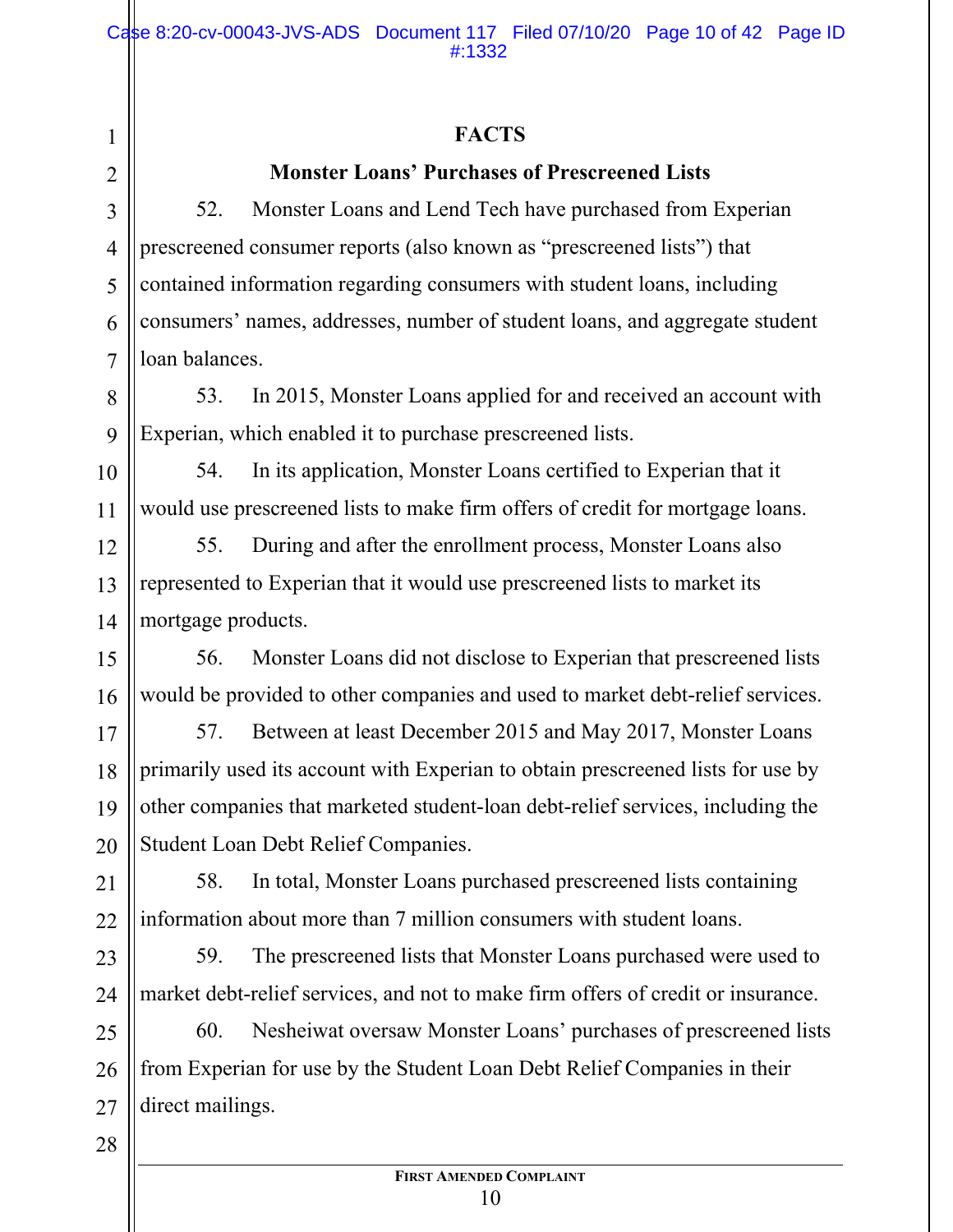2 3 4 61. Several other officers and employees of Monster Loans, including Chou, Cowell, and Abdel, were aware of and participated in the company's efforts to purchase prescreened lists for the Student Loan Debt Relief Companies through the company's account with Experian.

62. Sklar and Hoose obtained prescreened lists through Monster Loans' account with Experian and used the lists to market Docu Prep Center's student-loan debt-relief services.

63. In or around May 2017, Monster Loans stopped purchasing prescreened lists for the Student Loan Debt Relief Companies through its account with Experian.

#### 11

12

13

14

15

10

1

5

6

7

8

9

#### **Lend Tech's Purchases of Prescreened Lists**

64. In June 2017, Cowell registered Lend Tech as a purported mortgage-brokerage company.

65. In fact, Lend Tech is a sham entity that has only ever been used to obtain prescreened lists from Experian.

16 17 66. Lend Tech's application to Experian certified that it would use prescreened lists to make firm offers of credit for mortgage loans.

18 19 20 67. Lend Tech did not disclose to Experian that the prescreened lists would be provided to other companies and used for the purpose of marketing debt-relief services.

21 22 23 24 25 68. Monster Loans helped Lend Tech satisfy Experian's due-diligence review for new applicants so that Lend Tech could obtain an Experian account. For example, Monster Loans purported to provide Lend Tech office space under a sublease agreement, and also provided an approval letter agreeing to fund the loans that Lend Tech was purportedly going to broker.

26 27 69. During August and September 2017, Lend Tech used its account with Experian to order prescreened lists containing information regarding more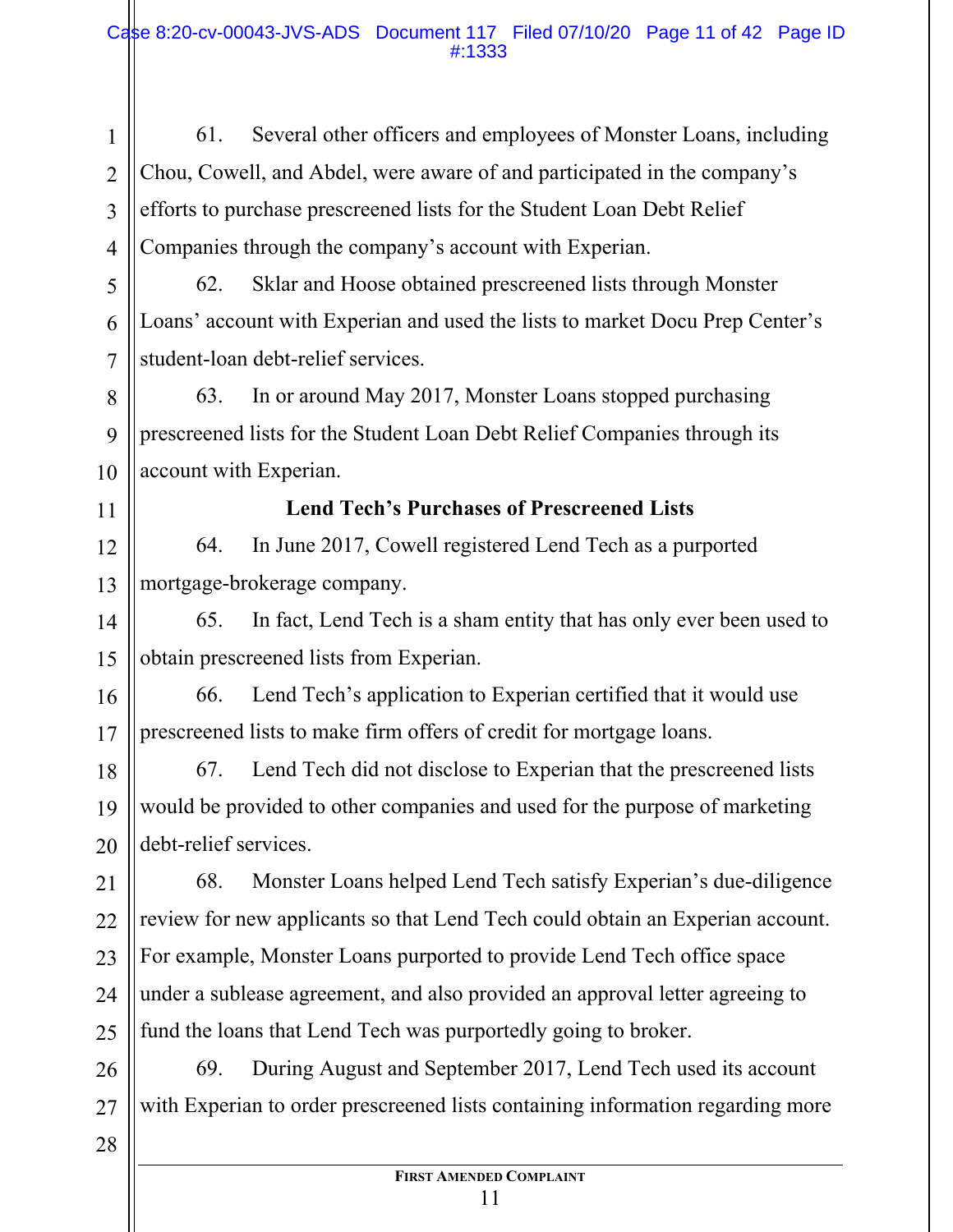2 than 1.5 million consumers with student loans for the Student Loan Debt Relief Companies.

70. Cowell, Abdel, Sebreros, and Chou were aware of and participated in Lend Tech's efforts to purchase prescreened lists for the Student Loan Debt Relief Companies during August and September 2017.

71. In November 2017, Cowell transferred ownership of Lend Tech to a friend of Martinez named Sergio Loza.

72. At the time of the transfer, Lend Tech had no meaningful assets other than the account with Experian.

10 11 73. Between November 2017 and at least January 2019, Abdel, Sebreros, and Martinez controlled Lend Tech's Experian account.

12 13 74. During that period, Lend Tech obtained prescreened lists containing information regarding more than 11 million consumers.

14 15 75. Lend Tech continued representing to Experian that it would use the prescreened lists for its own marketing of mortgage loans.

16 17 76. In fact, Lend Tech has never used the prescreened lists to market mortgage loans.

18 19 20 77. Martinez, Sebreros, and Abdel resold the prescreened lists to numerous other companies, including companies offering student-loan debtrelief services.

21 22 23 78. Martinez, Sebreros, and Abdel also used the prescreened lists to market student-loan debt-relief services through new companies created during or after September 2017.

24 25 26 79. The student-loan debt-relief companies that received prescreened lists purchased by Lend Tech between November 2017 and January 2019 did not use the lists to make firm offers of credit or insurance.

28

27

1

3

4

5

6

7

8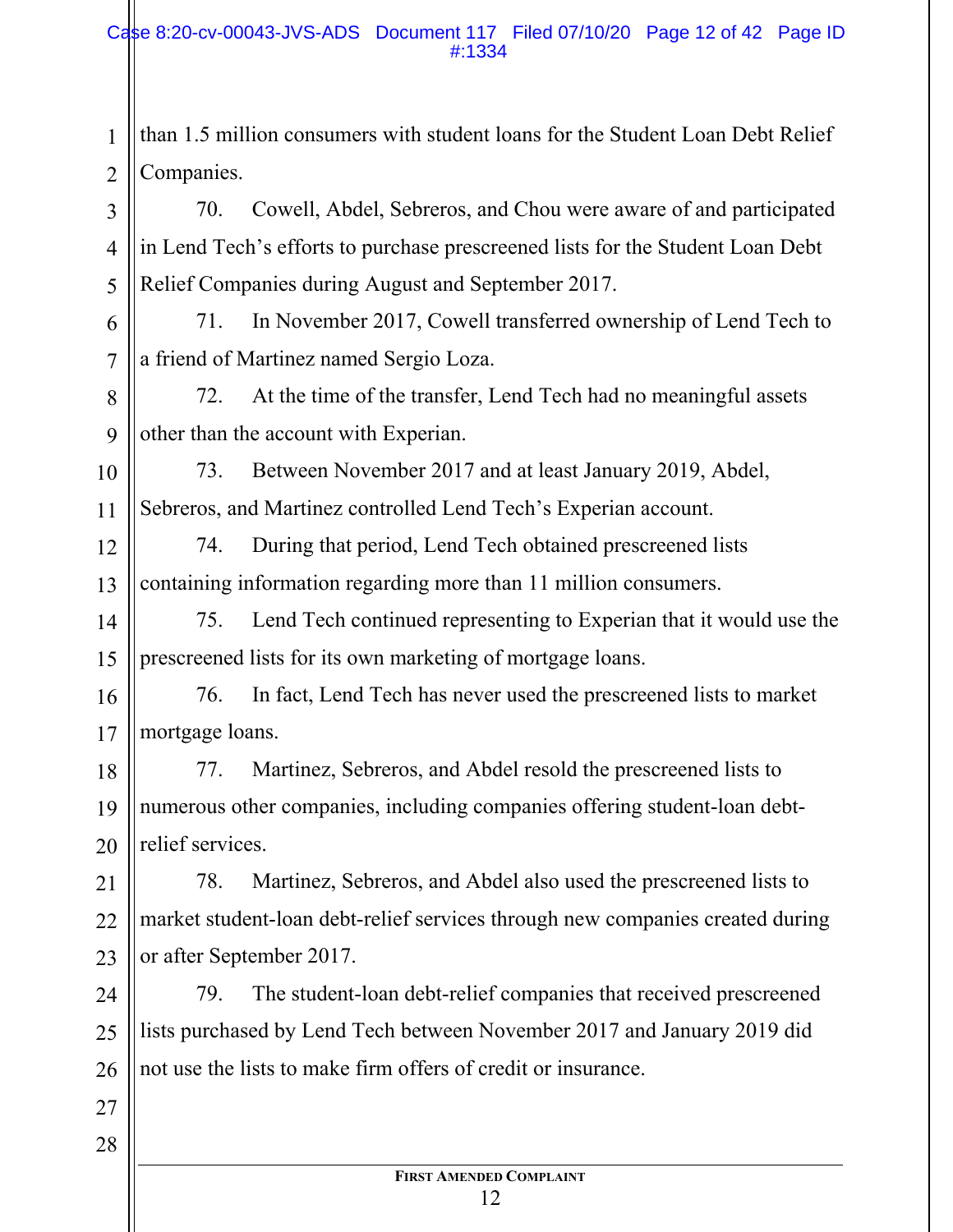#### Case 8:20-cv-00043-JVS-ADS Document 117 Filed 07/10/20 Page 13 of 42 Page ID #:1335

## **Student Loan Consolidations, Repayment Programs, and Forgiveness Programs**

80. ED offers several federal student-loan repayment and forgiveness programs. Some programs potentially offer lower monthly loan payments. Some allow consumers to obtain loan forgiveness.

81. These programs are administered through third-party student-loan servicers that handle the billing and other services on federal student loans.

82. To access certain repayment and forgiveness programs, consumers must first consolidate (*i.e.*, combine) multiple federal student loans into one loan. Consolidating results in, among other things, a single monthly payment instead of multiple monthly payments.

83. Following consolidation or enrollment in a new repayment or forgiveness program, the consumer's loan continues to be serviced by a thirdparty student-loan servicer.

**The Student Loan Debt Relief Companies and Docs Done Right**

84. The Student Loan Debt Relief Companies each offered, in exchange for a fee, to assist consumers with consolidating their federal student loans and with choosing between and enrolling in repayment and forgiveness programs offered by ED. The Student Loan Debt Relief Companies did not themselves offer or extend credit.

21 22 85. The Student Loan Debt Relief Companies primarily marketed their debt-relief services through direct mail.

23 24 25 26 86. When consumers called in response to the direct-mail solicitations, sales representatives purported to advise consumers about their eligibility for and the potential benefits of consolidating their federal student loans and enrolling in ED's repayment and forgiveness programs.

27

1

2

3

4

5

6

7

8

9

10

11

12

13

14

15

16

17

18

19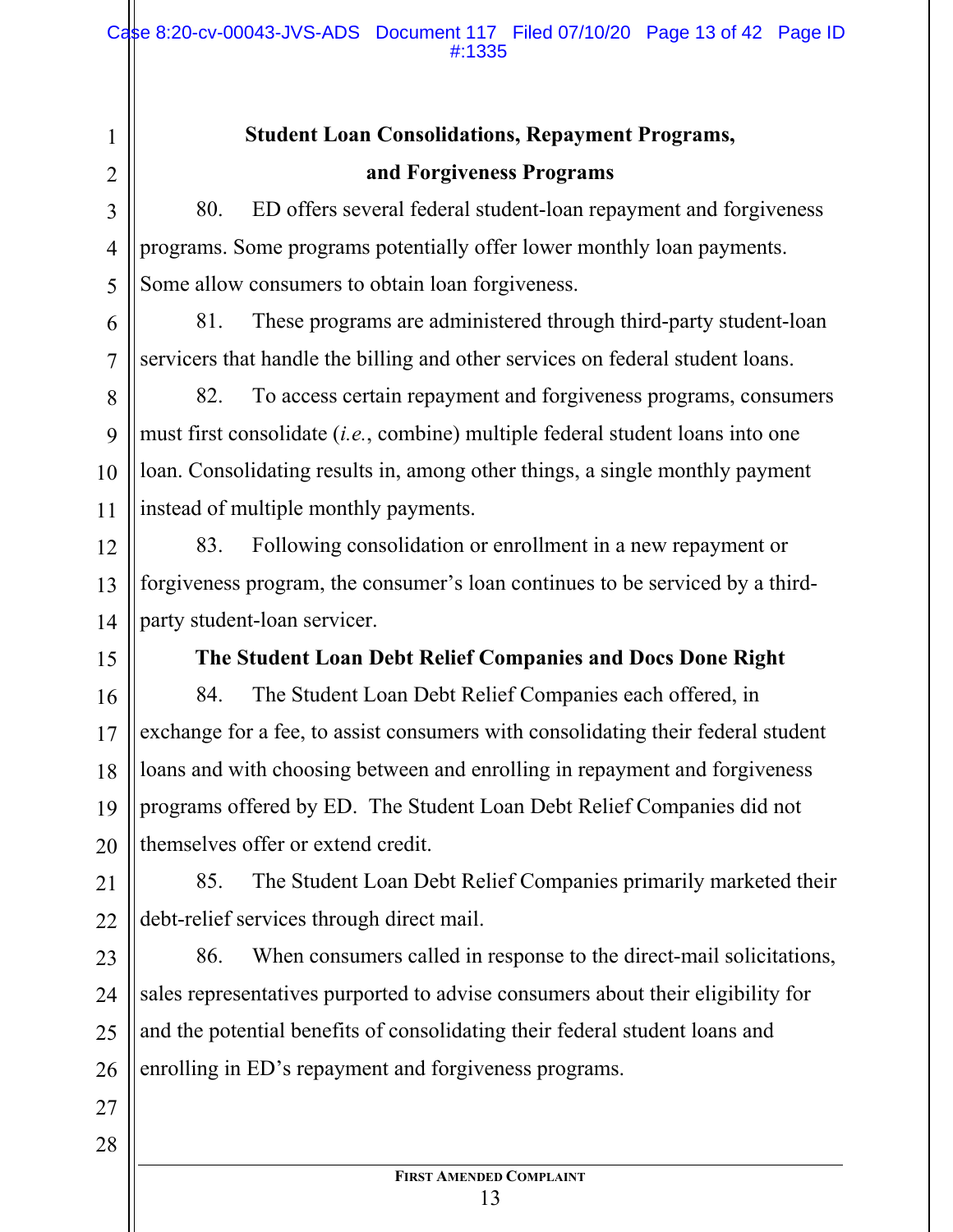87. After Docs Done Right was created in late 2015, its employees participated in a portion of the telemarketing sales call regarding consumers' understanding of the services.

88. Following enrollment, Docs Done Right handled communications with consumers concerning the debt-relief services, the payment of fees, and consumer complaints. Docs Done Right posed as the relevant Student Loan Debt Relief Company in those communications. Docs Done Right also handled the preparation and submission of consumers' applications to consolidate their federal student loans and enroll in ED's repayment and forgiveness programs.

10

11

12

13

14

15

16

17

20

21

23

1

2

3

4

5

6

7

8

9

## **Misrepresentations about Lower Interest Rates**

89. In direct-mail solicitations and in sales calls, the Student Loan Debt Relief Companies represented that consumers could obtain a lower interest rate by consolidating their loans.

90. When a federal student loan is consolidated, the consolidated loan has a fixed interest rate for the life of the loan. The fixed rate is the weighted average of the interest rates on the consolidated loans, rounded up to the nearest one-eighth of one percent.

18 19 91. As a result, after consolidation, the consumer's new loan has either the same effective interest rate as the prior loans or a higher rate.

92. The Student Loan Debt Relief Companies' representations that consolidation would lead to a lower interest rate were therefore false.

22 93. Consumers with federal student loans are generally eligible for an interest rate reduction if they set up automatic monthly payments.

24 25 26 27 94. At times between 2015 and 2017, the Student Loan Debt Relief Companies implied that consumers were required to consolidate their loans to be eligible for the interest-rate reduction associated with setting up automatic monthly payments.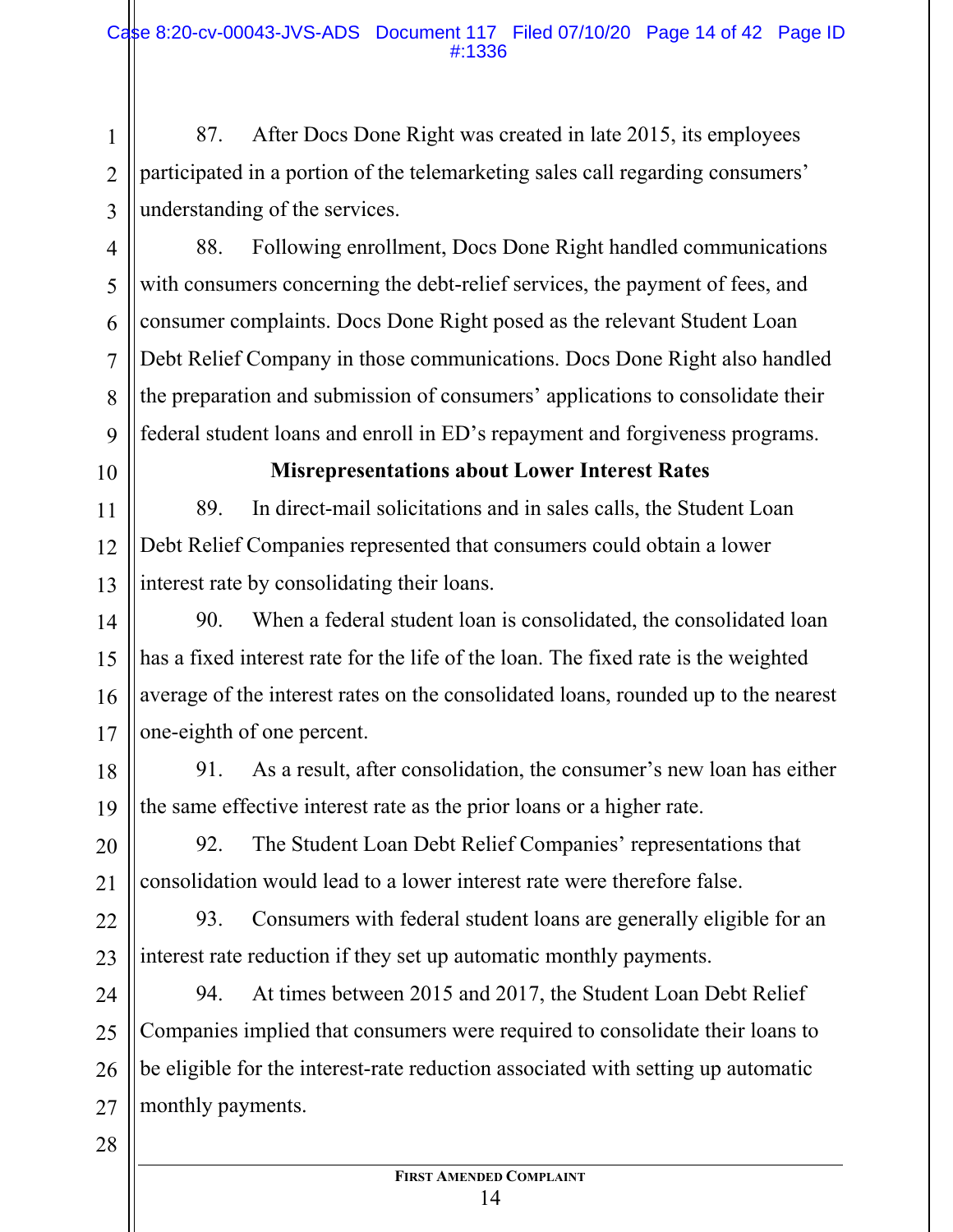95. But consumers can receive the interest-rate reduction associated with setting up automatic monthly payments regardless of whether they consolidate their loans.

**Misrepresentations about Improved Credit Scores**

96. Between 2015 and 2017, the Student Loan Debt Relief Companies represented during sales calls that consolidating federal student loans would improve consumers' credit scores.

8 10 97. In many instances, consolidating is not likely to improve a consumer's credit score, such as when the consumer is current on their student loan payments.

11 12 13 14 98. By presenting themselves as experts on student loans and making representations about credit score changes, the Student Loan Debt Relief Companies implied that the Companies had a reasonable basis to represent that consolidation would increase consumers' credit scores.

15 16 17 18 19 99. Prior to making such representations, the Student Loan Debt Relief Companies had no reason to believe that consumers' credit scores would improve following consolidation, and the Companies did not attempt to measure thereafter whether consumers' credit scores did in fact improve following consolidation.

**Misrepresentations that ED Would Become Consumers' "New Servicer"** 

21 22 23 100. At times between 2015 and 2017, Docu Prep Center represented to consumers that, after they consolidated their loans, ED would become their "new servicer."

24 25 26 101. Docu Prep Center also represented that student loan servicers did not act in consumers' best interests and implied that consumers would not have to interact with third-party student loan servicers after consolidating their loans.

27 28

20

1

2

3

4

5

6

7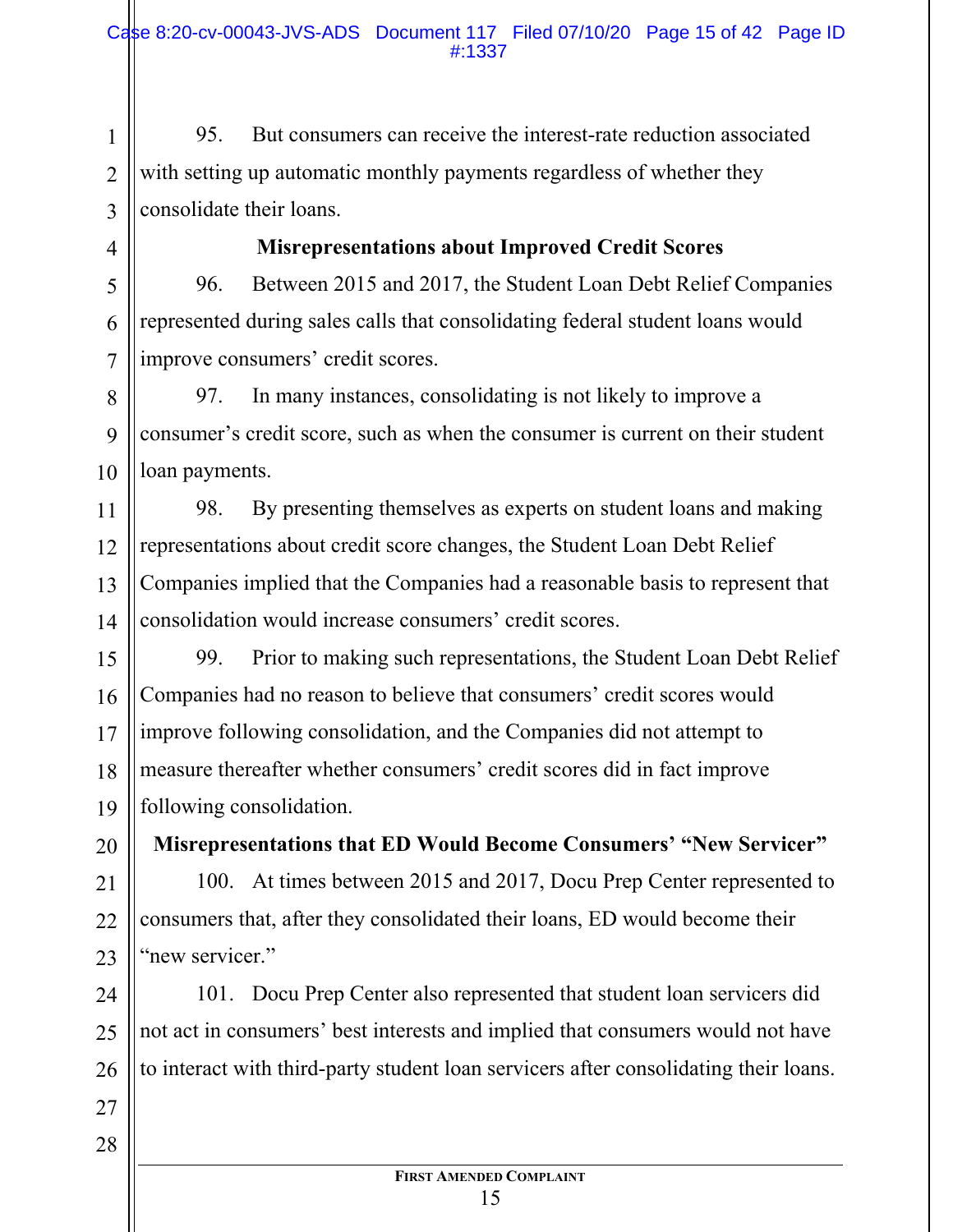3 4 5 102. In fact, ED does not become the "new servicer" on loans that are consolidated. ED contracts with third-party student-loan servicers that handle federal student loans both before and after the loans are consolidated. Loan consolidation does not enable consumers to avoid interacting with third-party servicers.

#### **Collection of Advance Fees**

103. The Student Loan Debt Relief Companies charged consumers a fee that ranged between \$699 and \$999.

104. The Student Loan Debt Relief Companies charged and received fees before consumers' applications for loan consolidations, loan repayment plans, and loan forgiveness plans were approved, and before consumers had made the first payments under the altered terms of their student loans.

13 14 15 16 17 105. Docs Done Right participated in the charging of fees and received its portion of the fees before consumers' applications for loan consolidations, loan repayment plans, and loan forgiveness plans were approved, and before consumers had made the first payments under the altered terms of their student loans.

106. Collectively, the Student Loan Debt Relief Companies and Docs Done Right collected more than \$15 million in illegal advance fees from thousands of consumers nationwide between 2015 and at least 2017.

## **Role of Individual Defendants in Deceptive Representations and Charging of Advance Fees**

107. Nesheiwat, Sklar, and Hoose each participated directly in Docu Prep Center's making of the representations described in this Complaint or had the authority to control them, and each had knowledge of the representations, was recklessly indifferent to the truth or falsity of the misrepresentations, or

28

1

2

6

7

8

9

10

11

12

18

19

20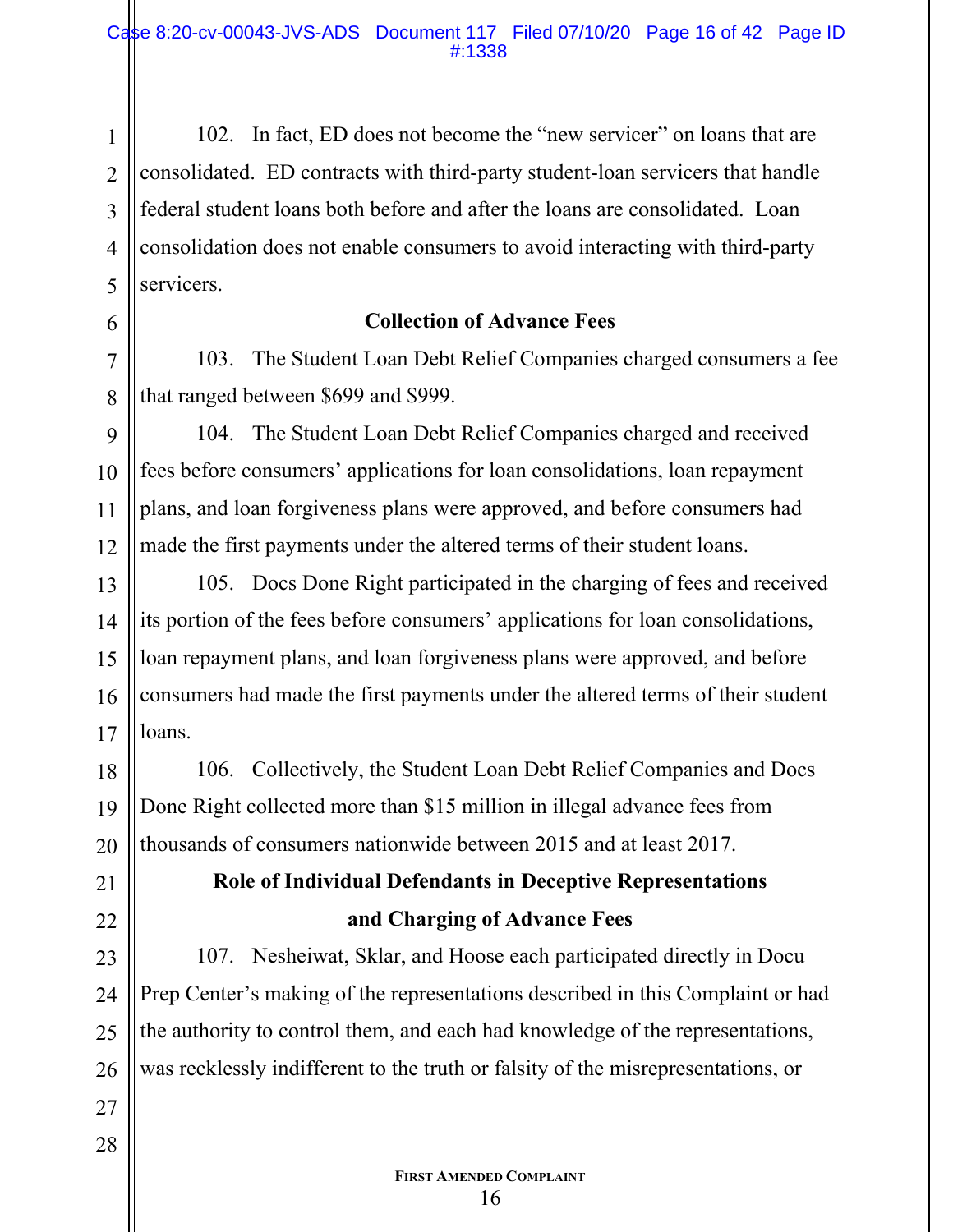was aware of a high probability of fraud along with an intentional avoidance of the truth.

108. Nesheiwat, Sklar, and Hoose each participated directly in the charging of fees by Docu Prep Center or had the authority to control its charging of fees, and each had knowledge of Docu Prep Center's fee-charging practices or was recklessly indifferent to those practices.

109. Sebreros participated directly in Assure Direct Services' making of the representations described in this Complaint or had the authority to control them, and had knowledge of the representations, was recklessly indifferent to the truth or falsity of the misrepresentations, or was aware of a high probability of fraud along with an intentional avoidance of the truth.

110. Sebreros participated directly in the charging of fees by Assure Direct Services or had the authority to control its charging of fees, and had knowledge of Assure Direct Services' fee-charging practices or was recklessly indifferent to those practices.

111. Martinez participated directly in the charging of fees by the Student Loan Debt Relief Companies and Docs Done Right or had the authority to control the charging of fees, and had knowledge of the Student Loan Debt Relief Companies' and Docs Done Right's fee-charging practices or was recklessly indifferent to those practices.

21

1

2

3

4

5

6

7

8

9

10

11

12

13

14

15

16

17

18

19

20

22

23

24

25

26

27

28

## **Relief Defendants Lawson and XO Media, LLC**

112. In 2010, the Federal Trade Commission (FTC) amended the TSR to add specific provisions to curb deceptive and abusive practices associated with debt relief services. 75 Fed. Reg. 48458. Among other things, the amendments prohibited debt relief providers who sold their services through telemarketing from collecting advance fees. 16 C.F.R. § 310.4(a)(5).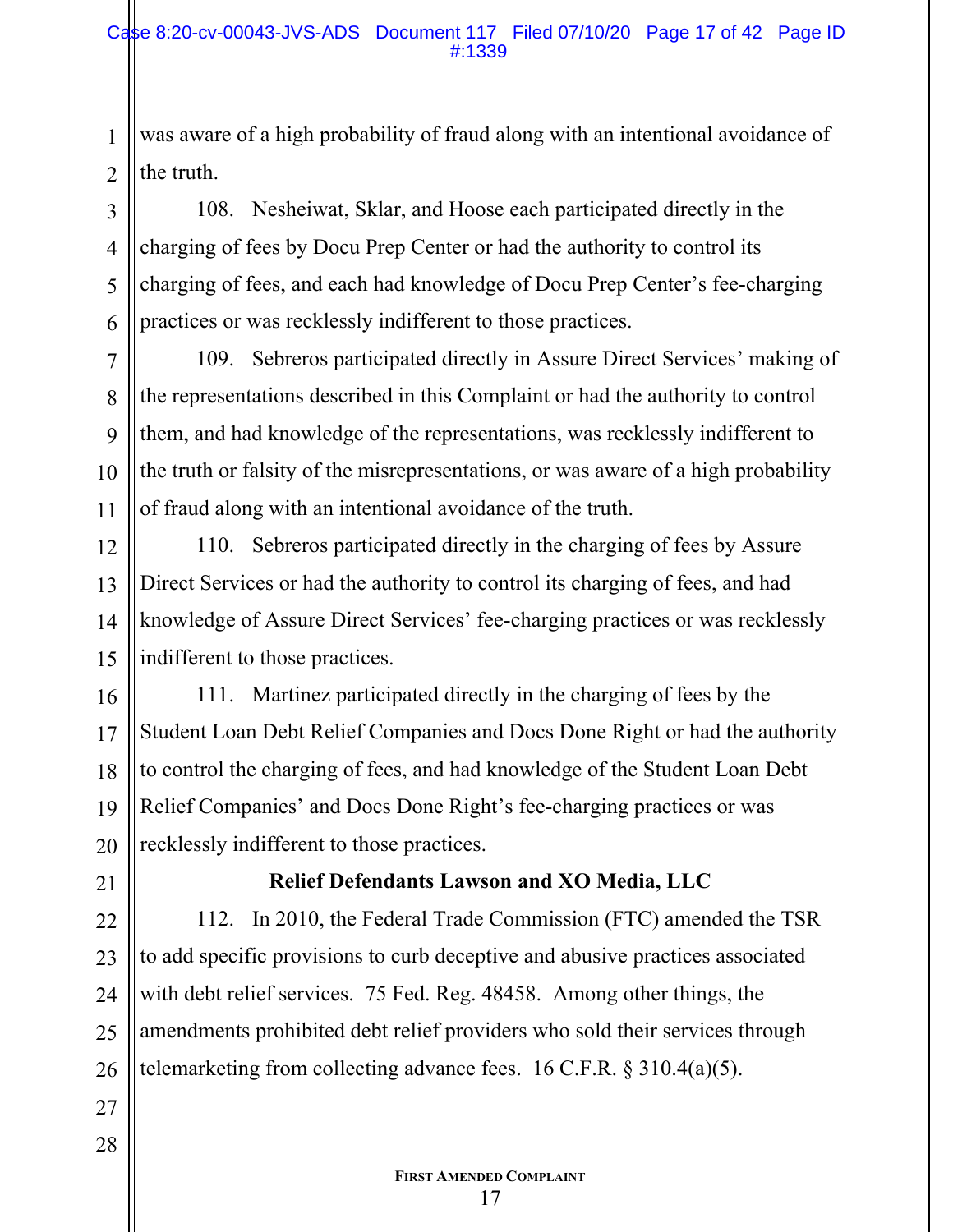1 2 3 4 5 113. In 2010, the FTC put out a guide for businesses offering "debt relief services" regarding the TSR amendments, which highlighted that "It's illegal to charge upfront fees… [and] You can't misrepresent your services." *See Debt Relief Services & the Telemarketing Sales Rule: A Guide for Businesses*, FTC, Aug. 2010, *available at* https://www.ftc.gov/tipsadvice/business-center/guidance/debt-relief-services-telemarketing-sales-ruleguide-business.

114. Lawson, through XO Media, LLC, made a capital contribution to Docu Prep Center at or around the time the company was created in February 2015.

115. Prior to and around the time Lawson and XO Media, LLC initially made a capital contribution Docu Prep Center in February 2015, Lawson received information from Chou about the nature of Docu Prep Center's business, which involved selling student loan debt relief services through direct mail and telemarketing sales calls.

116. Prior to Lawson and XO Media, LLC's contribution, companies offering student loan debt relief services had received extensive press coverage for "scamming" consumers by engaging in deceptive marketing and charging unlawful advance fees.

117. For example, CNBC reported in July 2014 that "[s]cammers" were operating "phony student loan 'debt relief' companies that promise to help—for a price" and that law enforcement was "cracking down" on illegal conduct by such companies. *Student Debt 'Relief' Scams Offering Nothing but Distress*, CNBC, July 29, 2014, https://www.cnbc.com/2014/07/28/student-loan-crisisstudent-debt-relief-is-not-always-relieving.html; *see also* Robert Farrington, *Beware: Student Loan Scams Victimizing Students and Graduates*, Forbes, June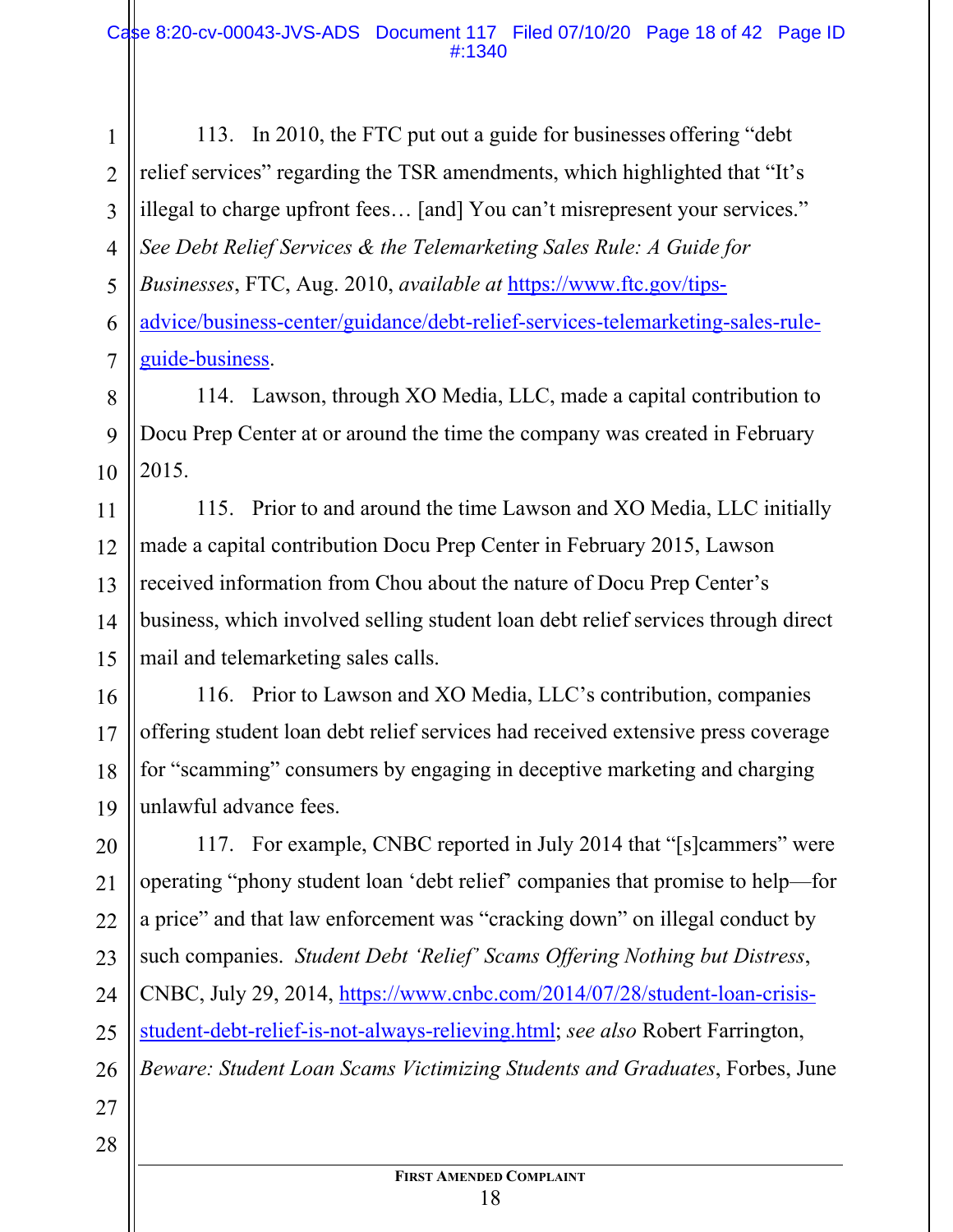1 2 3 4 5 6 7 8 9 10 11 12 13 14 15 16 17 18 19 20 21 22 23 10, 2014, https://www.forbes.com/sites/robertfarrington/2014/06/10/bewarestudent-loan-scams-victimizing-students-and-graduates/#16876dec5160. 118. News outlets also reported in December 2014 on two lawsuits the Bureau filed against student loan debt relief businesses that allegedly deceived consumers and charged unlawful advance fees, including one business based in Orange County. *See, e.g.*, Imran Ghori and Steve Greenhut, *U.S. Agency Claims OC Company Running Student Debt-Relief Scam*, Orange County Register, Dec. 15, 2014, https://www.ocregister.com/2014/12/15/us-agencyclaims-oc-company-running-student-debt-relief-scam/; *Students Tricked into High Fees by Debt Relief Companies*, American Banker, Dec. 11, 2014, https://www.americanbanker.com/news/students-tricked-into-high-fees-bydebt-relief-companies; Erin E. Arvedlund, *Investing in You: Beware Offers of Student Debt 'Help'*, The Philadelphia Inquirer, Dec. 28, 2014, https://www.inquirer.com/philly/education/20141228 Investing in You Bew are offers of student debt help .html. 119. Prior to Lawson and XO Media, LLC's capital contribution to Docu Prep Center in February 2015, there was thus readily available information that legal prohibitions on deceptive acts or practices and the TSR's advance fee prohibition could apply to student loan debt relief companies like Docu Prep Center. There was also readily available information indicating that failure to comply with such laws was pervasive in the student loan debt relief industry. 120. Prior to making their capital contribution in February 2015,

24 25 Lawson and XO Media, LLC did not conduct any due diligence concerning whether Docu Prep Center would comply with applicable laws.

121. In 2015 and 2016 and prior to the creation of the other four Student Loan Debt Relief Companies, there were continued public reports about illegal

28

26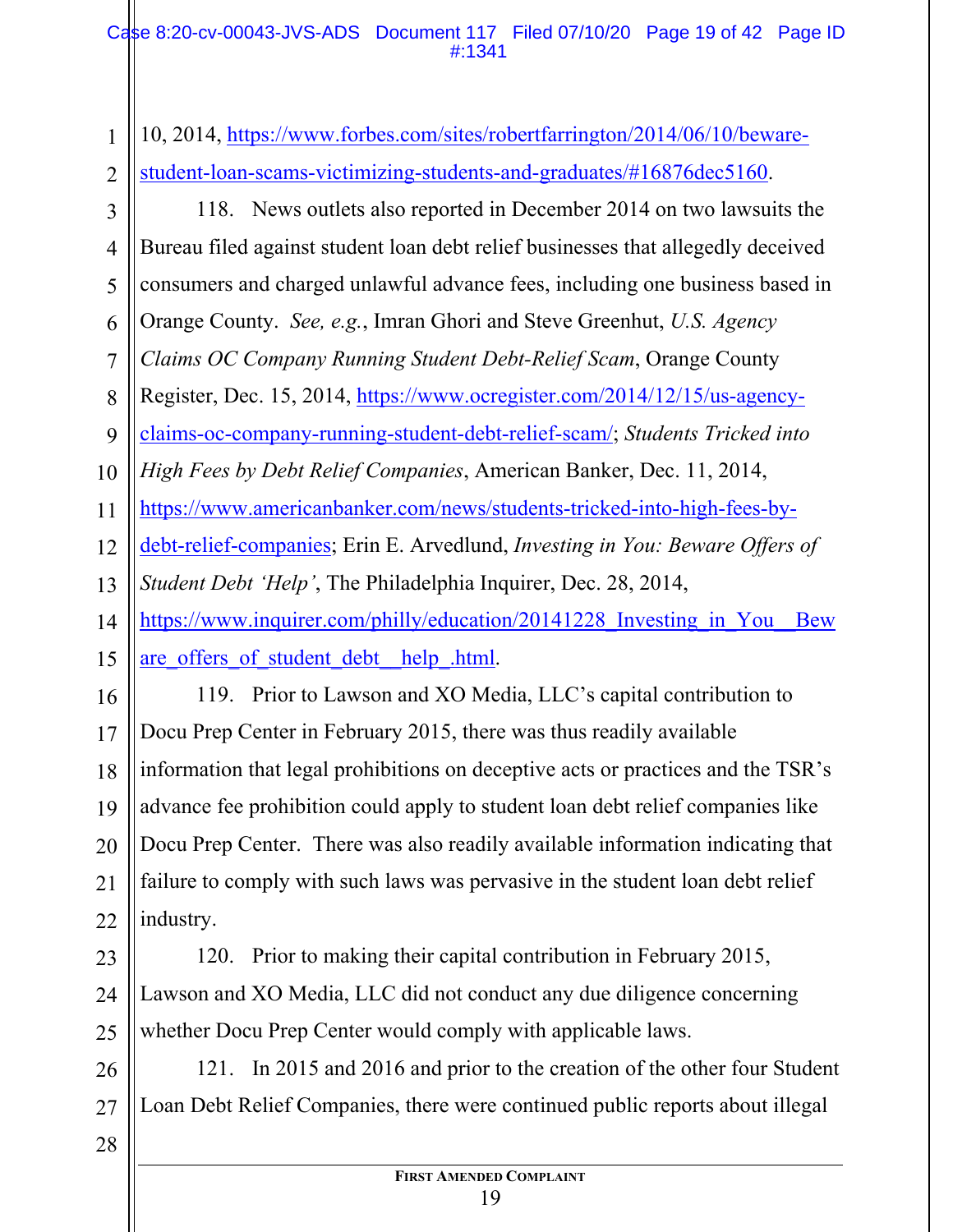#### Case 8:20-cv-00043-JVS-ADS Document 117 Filed 07/10/20 Page 20 of 42 Page ID #:1342

1 2 3 4 5 6 7 conduct by student loan debt relief companies. *See, e.g.*, Adolfo Guzman-Lopez, *California Attorney General Warns of Student Loan Scams*, 89.3KPCC, Aug. 21, 2015, https://www.scpr.org/news/2015/08/21/53909/californiaattorney-general-warns-of-student-loan; Ann Carrns, *Fraudulent Student Debt Relief Firm Shut Down by Consumer Bureau*, The New York Times, Apr. 1, 2016, https://www.nytimes.com/2016/04/02/your-money/fraudulent-studentdebt-relief-firm-shut-down-by-consumer-bureau.html.

8 9 10 11 12 122. Lawson and XO Media, LLC also did not conduct any due diligence concerning whether the other four Student Loan Debt Relief Companies would comply with applicable laws prior to receiving limited partnership interests in those companies between October 2015 and January 2017.

123. Given the numerous public reports about student loan debt relief companies "scamming" consumers, charging unlawful advance fees, and engaging in deceptive conduct, Lawson and XO Media, LLC's ongoing failure to conduct any due diligence of the Student Loan Debt Relief Companies was reckless and indicative of a lack of good faith.

18 124. After making their initial capital contribution in Docu Prep Center in February 2015, Lawson and XO Media, LLC received detailed updates from Sklar, Hoose, and others about Docu Prep Center's operations, sales, marketing, and growth through periodic meetings and emails.

26 125. In a May 18, 2015 email copying Lawson regarding Docu Prep Center's operations, Chou asked Sklar if Sklar had "any additional information about the potential ban on advance fees that might extend the time frame that we get payment." Chou also asked whether a delay in receiving fees would "slow[] growth" towards Docu Prep Center's goal of making 1,000 sales per month, which some involved with Docu Prep Center planned to celebrate with a

28

27

13

14

15

16

17

19

20

21

22

23

24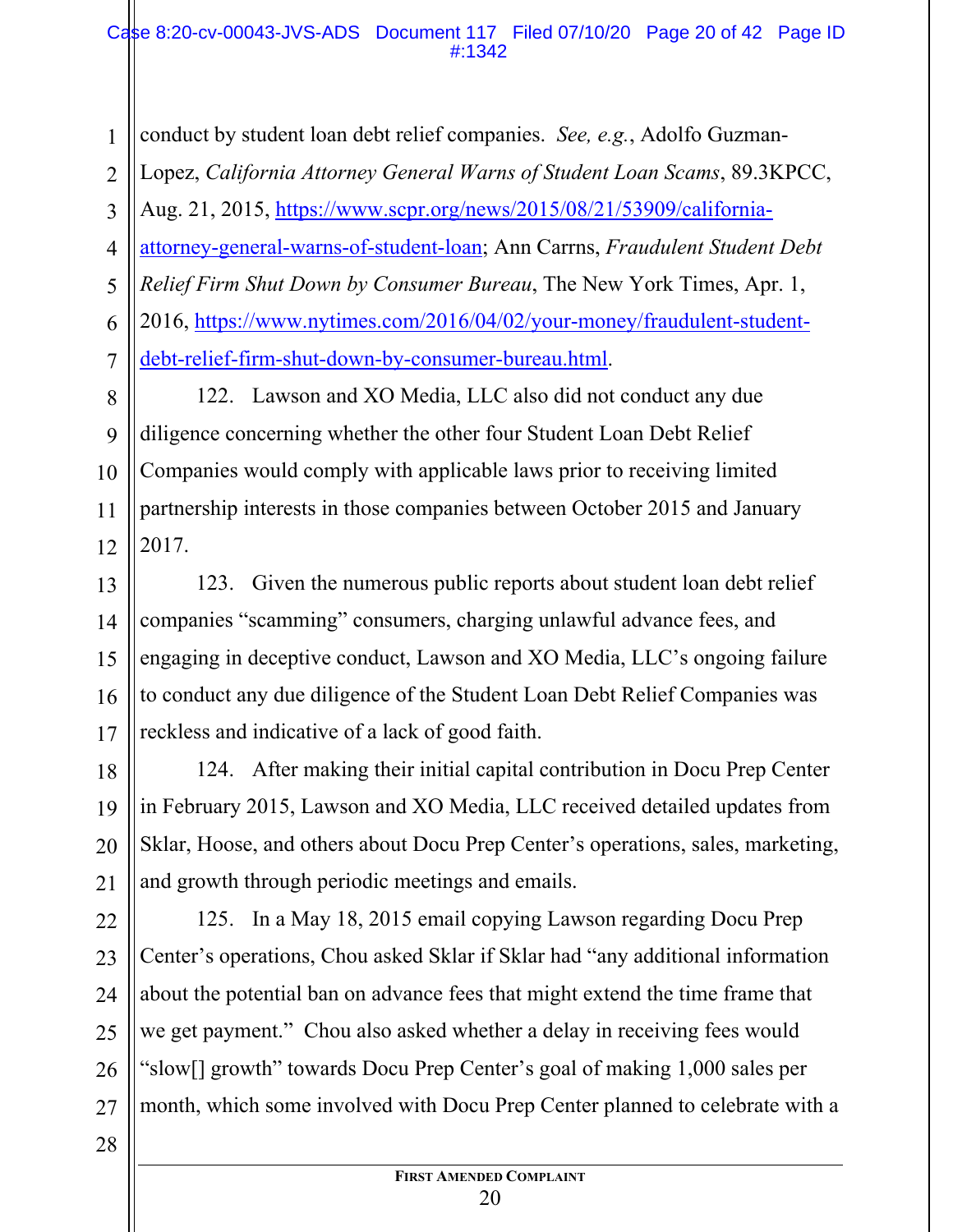trip to Las Vegas. Chou stated that he was concerned about slowing the company's growth "because I really want to go to Vegas. :-)"

126. Following this May 18, 2015 email, Docu Prep Center did not take any steps to comply with the TSR's ban on charging advance fees for debt relief services.

127. On the contrary, as Sklar reported in an email to Lawson and others on June 8, 2015, Docu Prep Center arranged with a payment processor to begin receiving consumers' fees through ACH transactions within only three to five business days, with the result that the company would not have to wait 30 to 60 days before receiving consumers' fees. Sklar's email also stated that Docu Prep Center was working to obtain a credit card merchant account so that it could "process credit cards very quickly."

128. On July 1, 2015, Sklar emailed Lawson and others to report that Docu Prep Center was now receiving its customers' fees "7 to 9 days after the client has made their ACH payment, which is much improved over the 45 day turn time [sic] we were initially anticipating." This meant that Docu Prep Center charged and received fees before consumers' applications for loan consolidations, loan repayment plans, and loan forgiveness plans were approved and before consumers had made the first payment under the altered terms of their student loans.

129. By July 2015, prior to receiving any distributions from Docu Prep Center, Lawson and XO Media, LLC therefore knew or should have known that Docu Prep Center was charging unlawful advance fees for debt relief services in violation of the TSR.

130. Lawson, through XO Media, LLC, made a capital contribution to Certified Doc Prep Services at or around the time the company was created in October 2015.

28

1

2

3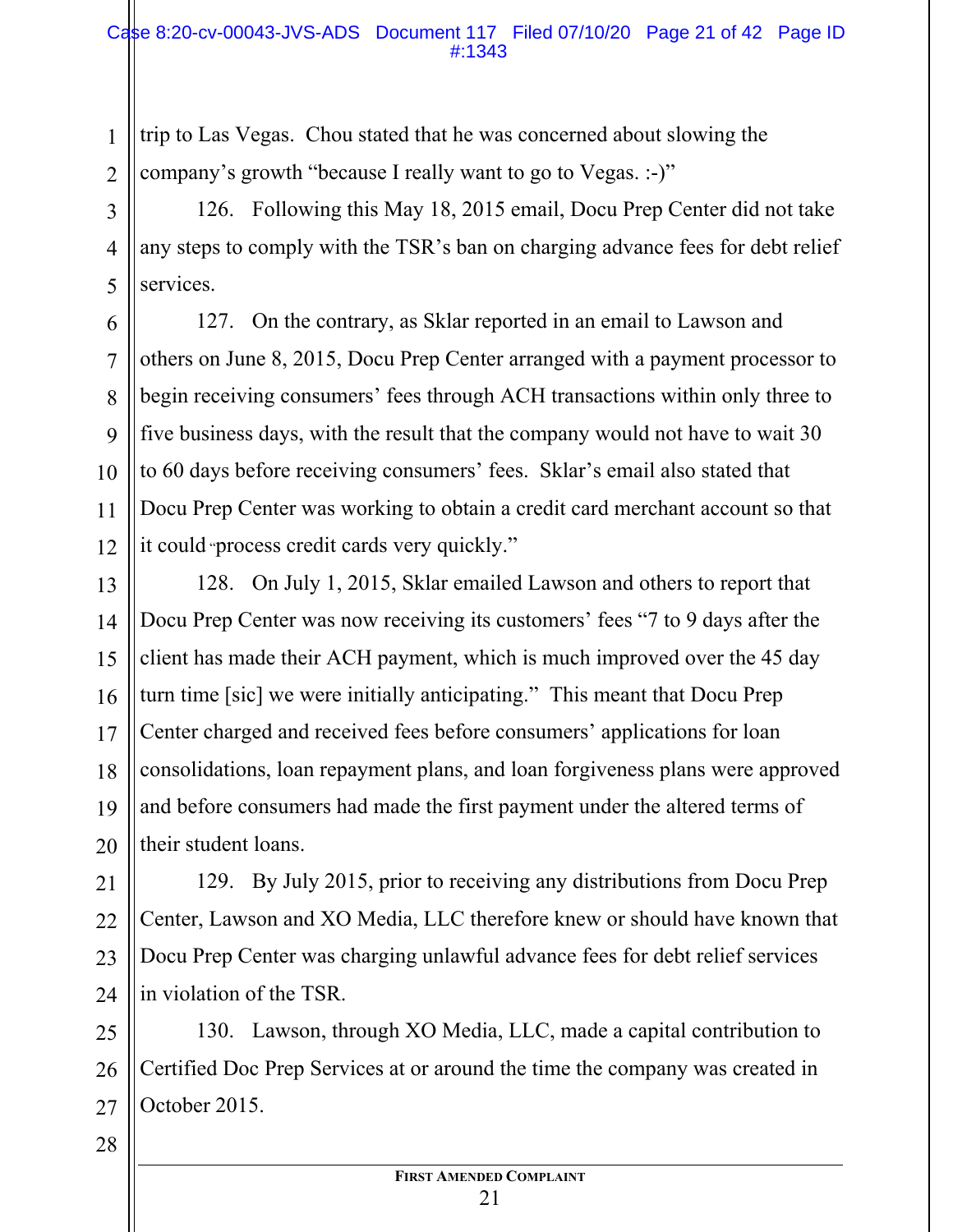131. Lawson, through XO Media, LLC, made a capital contribution to Assure Direct Services at or around the time the company was created in August 2016.

132. Lawson and XO Media, LLC knew, at the time they made capital contributions, that Certified Doc Prep Services and Assure Direct Services' business models and practices were based on Docu Prep Center's. For example, in an email Lawson received in October 2015, Certified Doc Prep Services was referred to as a "second location" of Docu Prep Center.

133. Lawson and XO Media, LLC therefore knew or should have known when they made capital contributions that Certified Docu Prep Services and Assure Direct Services would charge unlawful advance fees for debt relief services in violation of the TSR, just as Docu Prep Center was already doing.

134. On April 8, 2016, Sklar sent an email to Lawson and others indicating that Docu Prep Center was purchasing and using consumer reports obtained from Experian to market its debt relief services.

16 17 18 19 135. Lawson and XO Media, LLC knew or should have known at the time they made capital contributions to Assure Direct Services in August 2016 that it too would use consumer reports obtained from Experian to market its debt relief services.

20 21 22 23 24 25 136. In October 2016, Lawson received an email stating that the use of Monster Loans' Experian account to buy prescreened lists for the Student Loan Debt Relief Companies was generating frequent complaints and threats of lawsuits from consumers. Thus, by that time, Lawson and XO Media, LLC knew or should have known that the Student Loan Debt Relief Companies' use of Experian consumer reports violated FCRA.

26 27 137. Lawson and XO Media, LLC did not make any capital contributions to Direct Document Solutions or Secure Preparation Services

1

2

3

4

5

6

7

8

9

10

11

12

13

14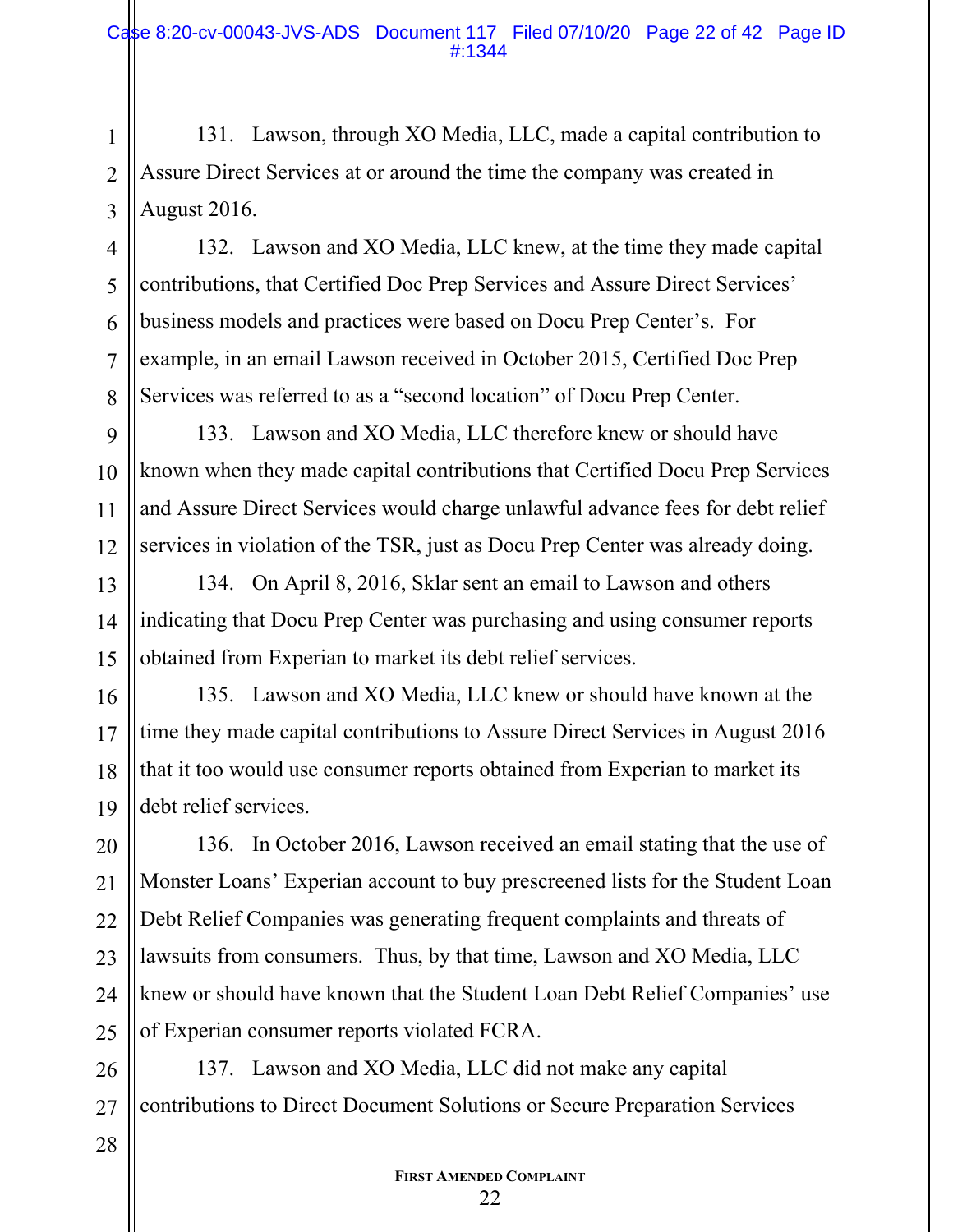#### Case 8:20-cv-00043-JVS-ADS Document 117 Filed 07/10/20 Page 23 of 42 Page ID #:1345

when those companies were formed in January 2017. Lawson and XO Media, LLC nonetheless received limited partnership interests in those two companies. In 2017 and 2018, XO Media, LLC received distributions of purported profits from Direct Document Solutions and Secure Preparation Services.

138. Direct Document Solutions and Secure Preparation Services' initial operations were funded with loans from certain of the earlier Student Loan Debt Relief Companies. Those loans consisted of funds that certain of the earlier Student Loan Debt Relief Companies had unlawfully taken from consumers through the violations described in this Complaint.

10 11 12 13 14 15 139. Lawson and XO Media, LLC knew or should have known at the time that they received limited partnership interests in Direct Document Solutions and Secure Preparation Services in January 2017 that those companies would also violate FCRA and the TSR, since those companies' business models and practices were based on the earlier companies' business models and practices.

16 17 18 19 20 21 22 23 24 25 140. Lawson supported efforts to continue obtaining Experian consumer reports to market debt relief services even after he knew that doing so might violate FCRA. For example, in or around May 2017, Lawson participated in a meeting with Nesheiwat, Chou, and other limited partners regarding the possibility of setting up a new mortgage company to obtain a new Experian account to buy consumer reports for the Student Loan Debt Relief Companies. In an email to Chou on May 11, 2017, Nesheiwat noted that at the meeting "Ken" (i.e., Kenneth Lawson) had recommended that the company be located "far enough away" to keep it separate from the existing businesses but be set up so that "we can still have the access."

26 27 141. Mikael van Loon was a close associate of Lawson's, and owned 10% of XO Media, LLC beginning in around mid-2016. During 2016 and

28

1

2

3

4

5

6

7

8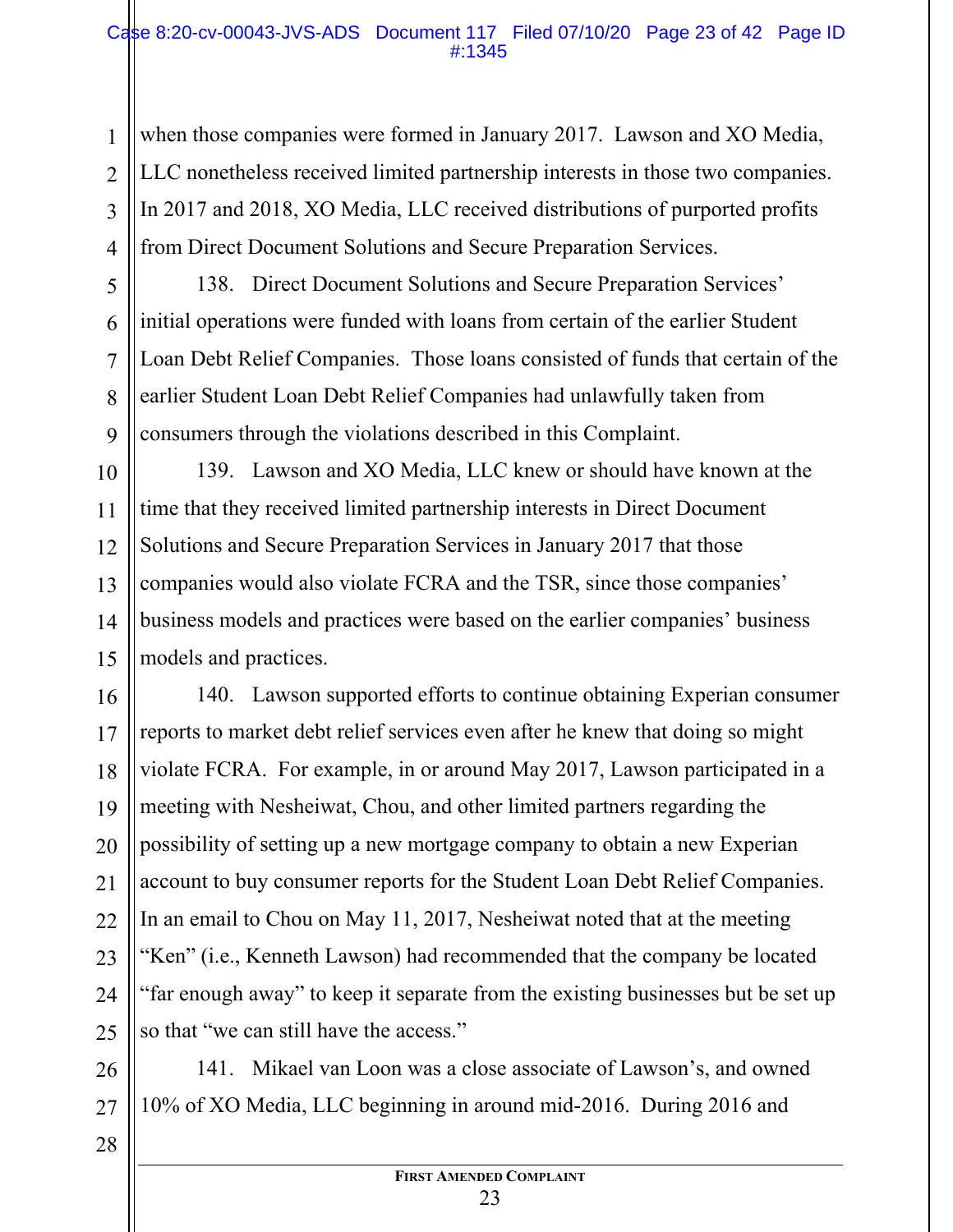2017, van Loon frequently acted as a representative of Lawson, XO Media, LLC, and other limited partners in dealings with the Student Loan Debt Relief Companies. Van Loon was also Monster Loans' CFO beginning in August 2016 and then its CEO beginning in December 2016.

142. Like Lawson, van Loon knew or should have known about the Student Loan Debt Relief Companies' violations of the TSR by July 2015 and of FCRA by October 2016 based on information he received through meetings with the managers of the Student Loan Debt Relief Companies and emails he received regarding the companies. For example, Van Loon also received the emails to Lawson referenced in Paragraphs 125, 127, 128, and 136.

11 12 13 14 15 16 17 18 143. In addition, emails that van Loon received in May 2016 indicate that he was aware of other red flags about the Student Loan Debt Relief Companies. The emails state that federal regulators were taking enforcement actions against similar student debt-relief companies for charging unlawful fees and engaging in deceptive advertising. In one of the emails, Hoose also mentions that Docu Prep Center had "gotten … past" past banks' due diligence requirements for merchant accounts. Docu Prep Center did that by presenting information to banks that was not consistent with its actual business practices.

19 20 21 144. Between October 2015 and November 2018, XO Media, LLC received at least \$585,000 in distributions of purported profits from the Student Loan Debt Relief Companies.

22 23 24 25 26 145. Between October 2015 and November 2018, the Student Loan Debt Relief Companies were committing or had committed the violations described in this Complaint, resulting in potential liabilities for, among other things, damages, consumer restitution or other monetary relief, and civil money penalties that were greater than the assets of those companies.

27

1

2

3

4

5

6

7

8

9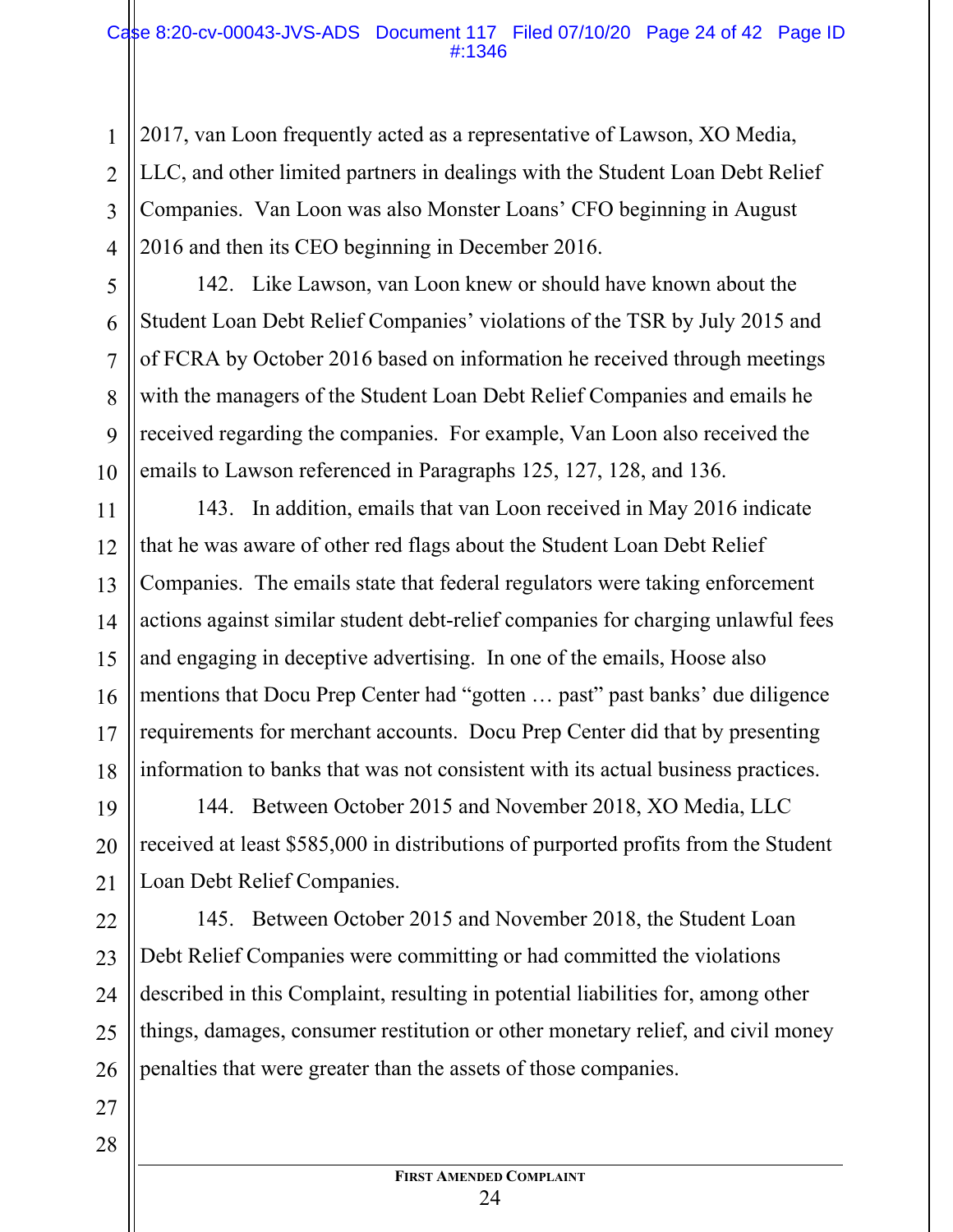146. When the Student Loan Debt Relief Companies distributed purported profits to XO Media, LLC, Lawson and XO Media, LLC knew or should have known that the Student Loan Debt Relief Companies did not have assets equal to or exceeding those potential liabilities.

147. Lawson and XO Media, LLC continued receiving distributions from the Student Loan Debt Relief Companies even after those companies shut down in September 2017 in response to the Bureau's issuance of Civil Investigative Demands seeking information regarding potential FCRA, TSR, and CFPA violations by the Student Loan Debt Relief Companies.

148. XO Media, LLC passed at least \$277,000 of the distributions from the Student Loan Debt Relief Companies on to Lawson.

149. Lawson and XO Media, LLC commingled the distributions from the Student Loan Debt Relief Companies with their other assets.

150. Under the limited partnership agreements that governed Certified Doc Prep Services, Assure Direct Services, Direct Document Solutions, and Secure Preparation Services, their limited partners, including XO Media, LLC, owned interests in the partnerships as entities. Under those agreements, the assets of Certified Doc Prep Services, Assure Direct Services, Direct Document Solutions, and Secure Preparation Services were owned by the partnerships as entities, and not by their limited partners.

151. Under the limited partnership agreements that governed Certified Doc Prep Services, Assure Direct Services, Direct Document Solutions, and Secure Preparation Services, limited partners, including XO Media, LLC, were not guaranteed any distributions of purported profits, including any return of capital contributions.

1

2

3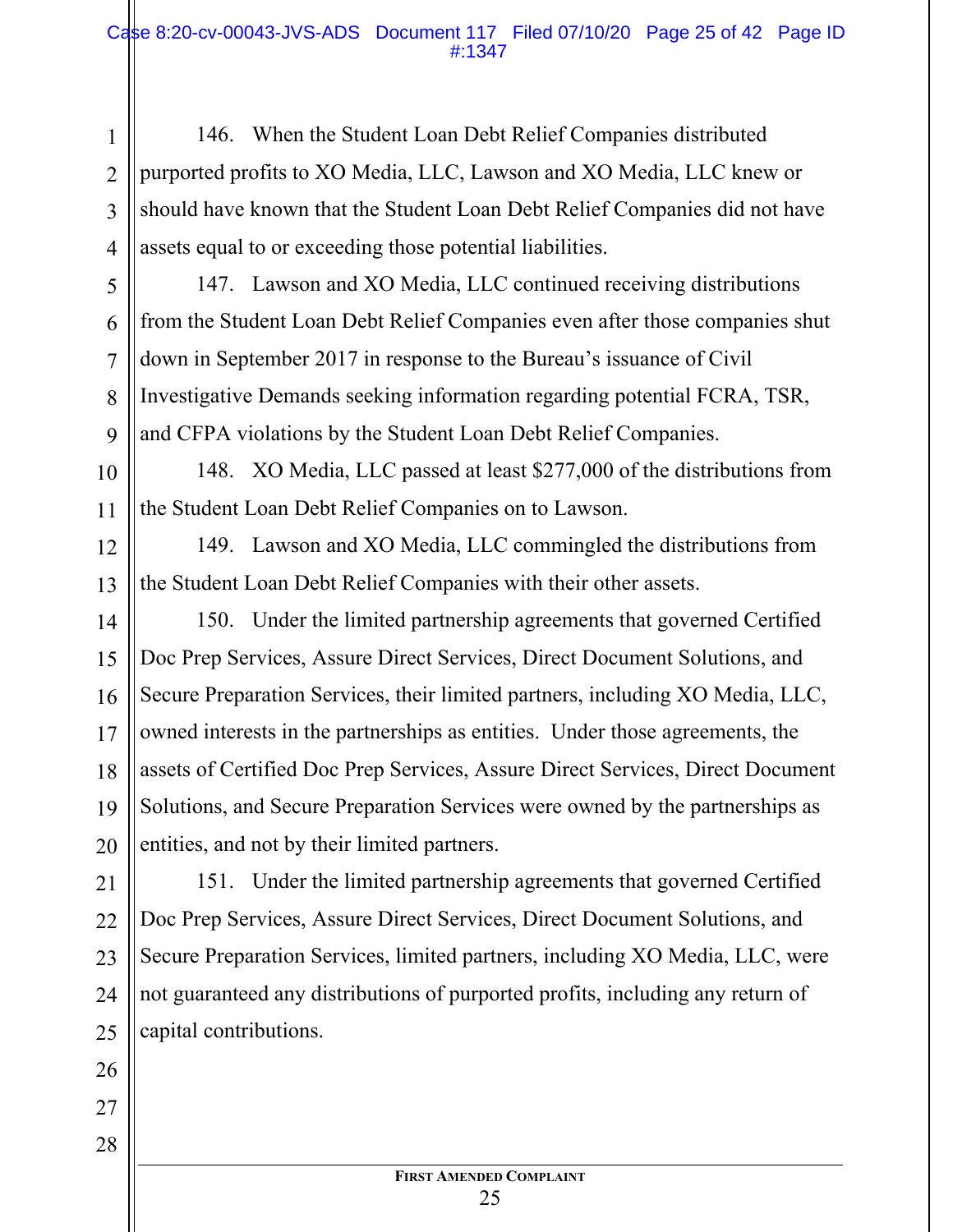## **LEGAL BACKGROUND FCRA**

152. FCRA defines a "consumer report" to include:

any written, oral, or other communication of any information by a consumer reporting agency bearing on a consumer's credit worthiness, credit standing, credit capacity, character, general reputation, personal characteristics, or mode of living which is used or expected to be used or collected in whole or in part for the purpose of serving as a factor in establishing the consumer's eligibility for (A) credit or insurance to be used primarily for personal, family, or household purposes; (B) employment purposes; or (C) any other purpose authorized under section 604 [§ 1681b].

15 U.S.C. § 1681a(d).

15 16 17 18 153. Monster Loans and Lend Tech purchased from Experian prescreened lists containing information regarding consumers with student loans, including consumers' names, addresses, number of student loans, and aggregate student loan balances.

19 20 21 22 23 154. Information such as a consumer's number of student loans and their aggregate balance bears on, among other things, a consumer's credit worthiness and credit standing and is used or expected to be used or collected for the purpose of serving as a factor in determining a consumer's eligibility for credit.

24 25 26 155. The prescreened lists that Monster Loans and Lend Tech purchased from Experian are therefore "consumer reports" under  $\S$  603(d) of FCRA. 15 U.S.C. § 1681a(d).

28

27

1

2

3

4

5

6

7

8

9

10

11

12

13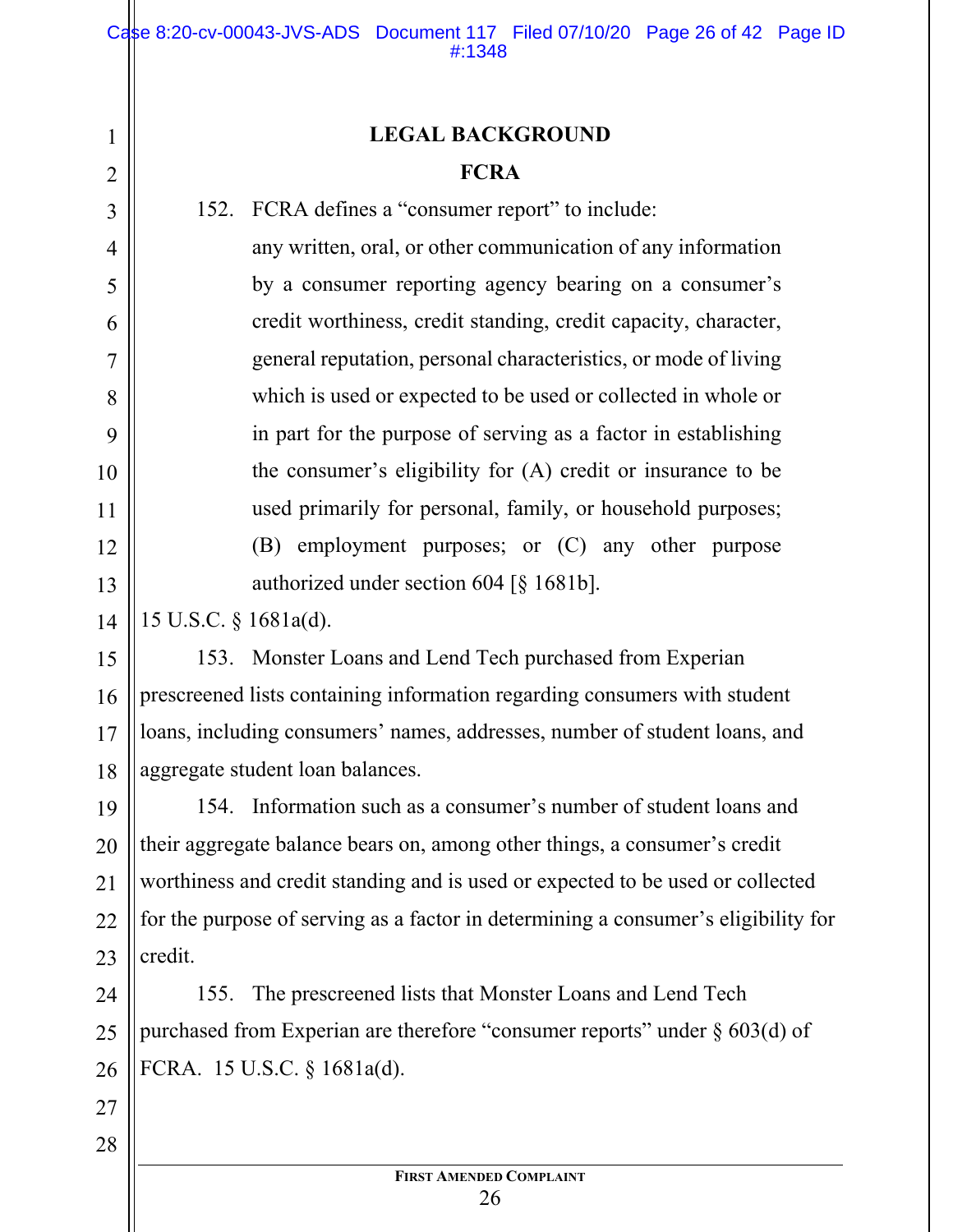## **The TSR**

156. The TSR is the implementing regulation of the Telemarketing and Consumer Fraud and Abuse Prevention Act ("Telemarketing Act"), 15 U.S.C. §§ 6101-6108.

157. The Bureau is authorized to enforce the Telemarketing Act and the TSR with respect to the offering or provision of a consumer-financial product or service subject to the CFPA. 15 U.S.C. § 6105(d).

8 10 12 13 158. The TSR defines "debt relief service" as "any program or service represented, directly or by implication, to renegotiate, settle, or in any way alter the terms of payment or other terms of the debt between a person and one or more unsecured creditors or debt collectors, including, but not limited to, a reduction in the balance, interest rate, or fees owed by a person to an unsecured creditor or debt collector." 16 C.F.R. § 310.2(o).

159. The TSR defines a "seller" as "any person who, in connection with a telemarketing transaction, provides, offers to provide, or arranges for others to provide goods or services to the customer in exchange for consideration." 16 C.F.R. § 310.2(dd).

160. The TSR defines "telemarketer" as "any person who, in connection with telemarketing, initiates or receives telephone calls to or from a customer." 16 C.F.R. § 310.2(ff).

21 22 23 24 161. The TSR defines "telemarketing" in relevant part as "a plan, program, or campaign which is conducted to induce the purchase of goods or services . . . by use of one or more telephones and which involves more than one interstate telephone call." 16 C.F.R. § 310.2(gg).

25 26 27 162. The Student Loan Debt Relief Companies offered services to renegotiate, settle, or alter the terms of payments of consumers' federal student loans involving the preparation and submission of requests for loan

1

2

3

4

5

6

7

9

11

14

15

16

17

18

19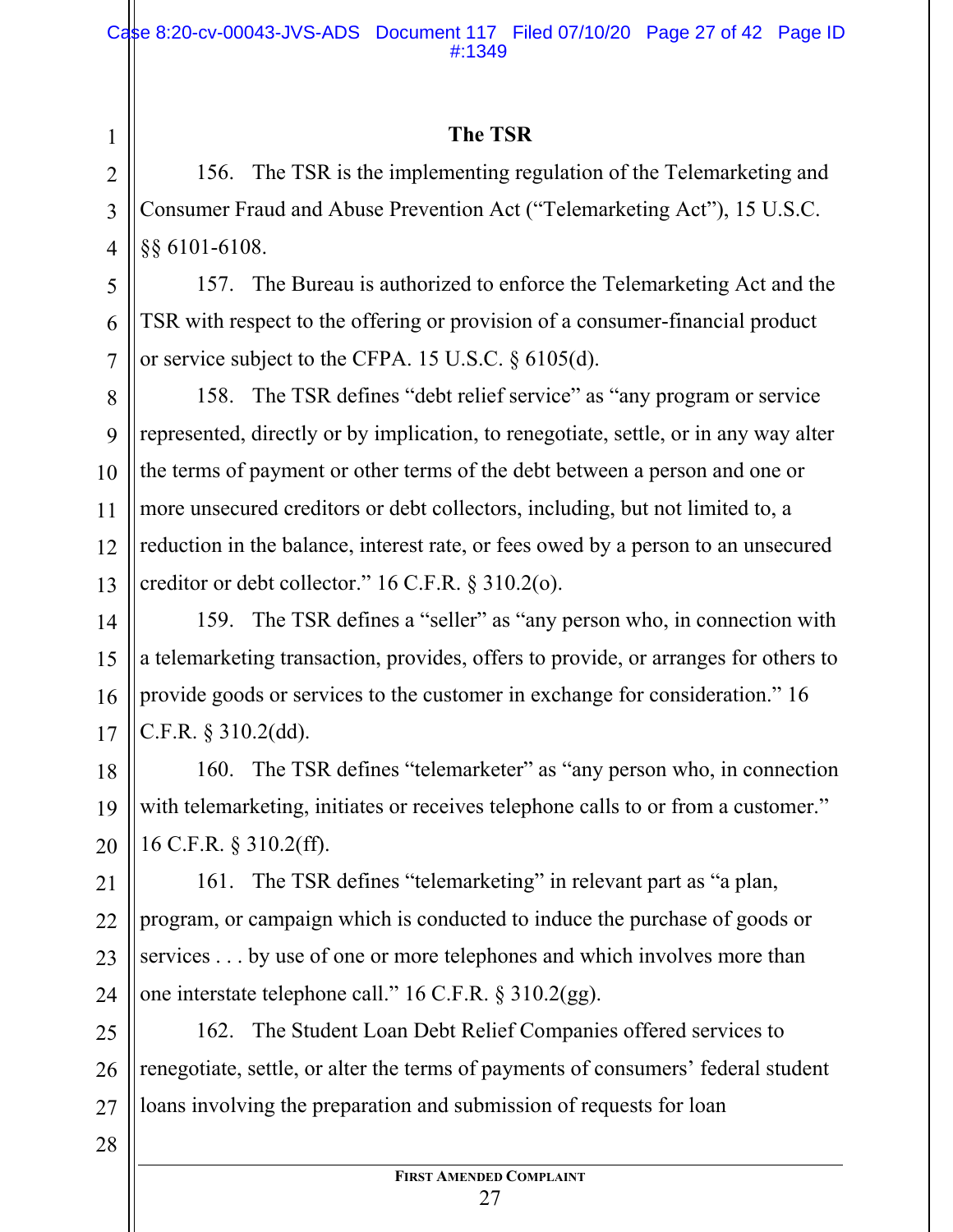#### Case 8:20-cv-00043-JVS-ADS Document 117 Filed 07/10/20 Page 28 of 42 Page ID #:1350

1 2 consolidations, loan forgiveness, and loan-repayment plans to consumers' student-loan servicers.

163. The Student Loan Debt Relief Companies offered and provided these services to consumers nationwide using the telephones and more than one interstate telephone call.

164. The Student Loan Debt Relief Companies offered and provided these services to consumers in exchange for payment of fees in connection with a telemarketing transaction.

9 165. The Student Loan Debt Relief Companies are each a "telemarketer" or "seller" offering a "debt relief service" under the TSR.

11 12 13 14 15 16 166. Docs Done Right provided services to renegotiate, settle, or alter the terms of payments of consumers' federal student loans by preparing and submitting requests for loan consolidations, loan forgiveness, and loanrepayment plans to consumers' student-loan servicers, and by handling communications with consumers concerning the services, payment of fees, and complaints.

17 18 167. Docs Done Right is a "seller" offering a "debt relief service" under the TSR.

19 20 21 22 168. Nesheiwat, Sklar, and Hoose each arranged for Docu Prep Center to provide debt-relief services to consumers in exchange for consideration. Nesheiwat, Sklar, and Hoose are each "sellers" offering a "debt relief service" under the TSR. 16 C.F.R. § 310.2(dd), (o).

23 24 25 169. Sebreros arranged for Assure Direct Services to provide debt-relief services to consumers in exchange for consideration. Sebreros is a "seller" offering a "debt relief service" under the TSR. 16 C.F.R. § 310.2(dd), (o).

27 28

26

3

4

5

6

7

8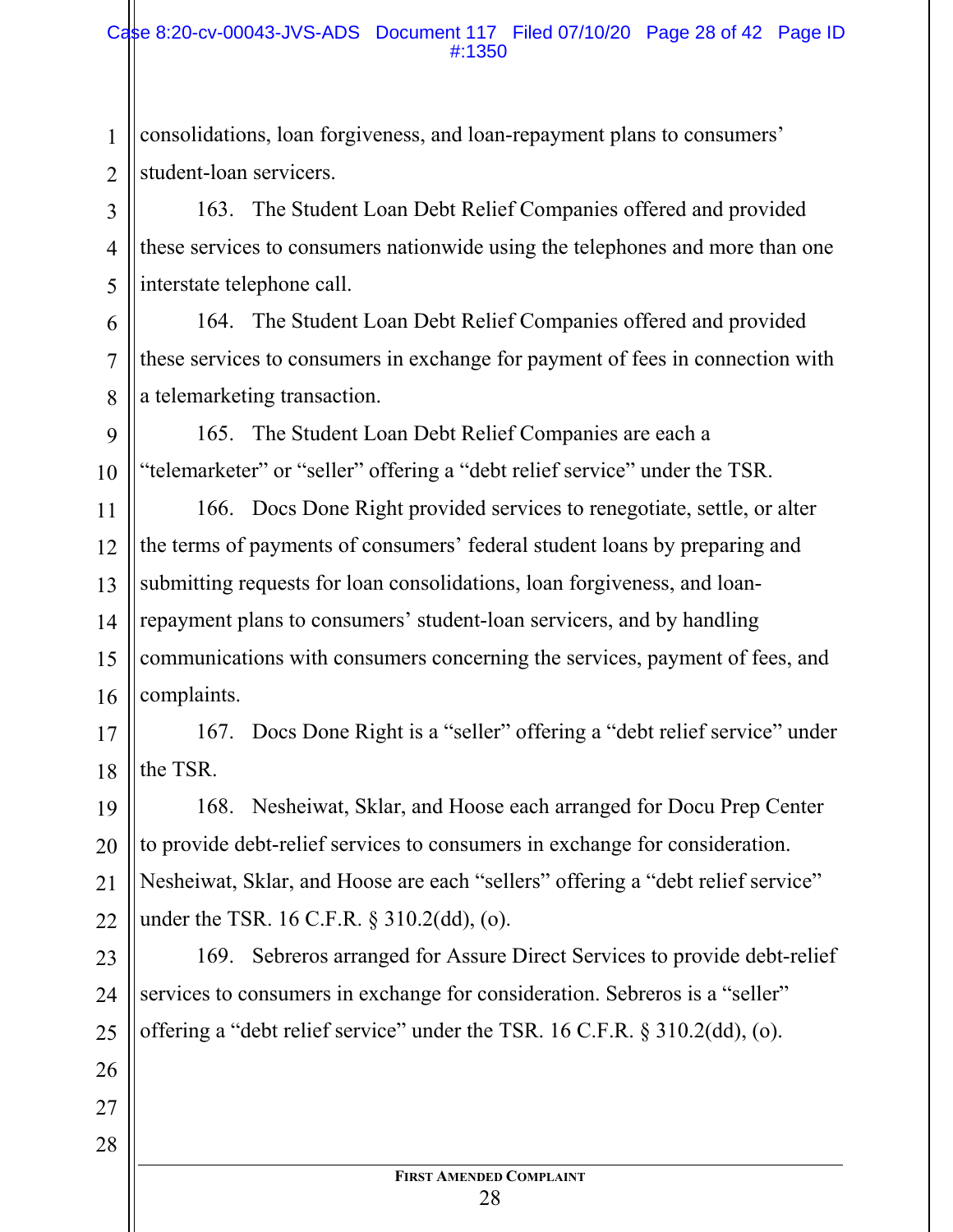170. Martinez arranged for Docs Done Right to provide debt-relief services to consumers in exchange for consideration. Martinez is a "seller" offering a "debt relief service" under the TSR. 16 C.F.R. § 310.2(dd), (o).

#### **The CFPA**

171. Sections 1031 and 1036(a)(1)(B) of the CFPA, 12 U.S.C. §§ 5531,  $5536(a)(1)(B)$ , prohibit "covered person[s]" from engaging in any "unfair, deceptive, or abusive act or practice."

172. A representation is deceptive under the CFPA if it is likely to mislead consumers acting reasonably under the circumstances, and the information is material to consumers.

11 12 13 14 15 173. The Student Loan Debt Relief Companies are each "covered persons" under the CFPA because they offered or provided consumer-financial products or services, including financial-advisory services such as assisting consumers with debt-management or debt-settlement and modifying the terms of any extension of credit. 12 U.S.C. § 5481(5), (6), (15)(A)(viii).

16 17 18 19 20 174. Docs Done Right is a "covered person" because it offered or provided consumer-financial products or services, including financial-advisory services such as assisting consumers with debt-management or debt-settlement and modifying the terms of any extension of credit. 12 U.S.C. § 5481(5), (6),  $(15)(A)(viii)$ .

21 22 23 175. Monster Loans is a "covered person" because it offers or provides consumer-financial products or services, including extending credit for mortgage loans. 12 U.S.C. § 5481(5), (6), (15)(A)(i).

24 25 26 176. Monster Loans is a "service provider" because it provided the material service of obtaining and providing prescreened consumer reports for use in marketing to the Student Loan Debt Relief Companies in connection with

27 28

1

2

3

4

5

6

7

8

9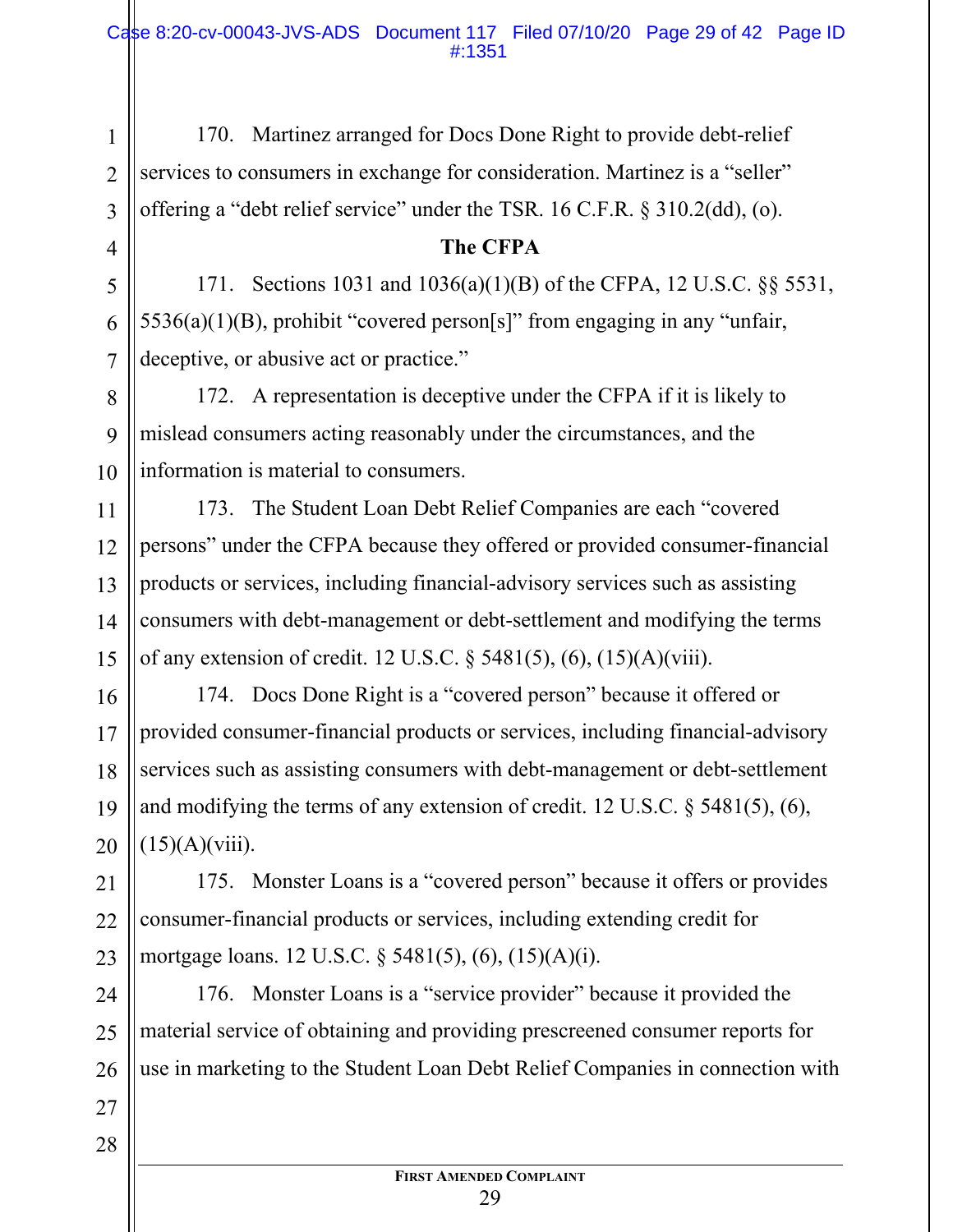the Student Loan Debt Relief Companies' offering of a consumer-financial product or service. 12 U.S.C. § 5481(26).

177. Lend Tech is a "covered person" because it purports to offer or provide consumer-financial products or services, including extending credit by brokering mortgage loans. 12 U.S.C. § 5481(5), (6), (15)(A)(i).

178. Section 1002(25) of the CFPA defines the term "related person" to mean "any director, officer, or employee charged with managerial responsibility for, or controlling shareholder of," or "any . . . other person . . . who materially participates in the conduct of the affairs of" a non-bank provider of a consumerfinancial product or service. 12 U.S.C. § 5481(25)(C). Section 1002(25) further provides that a "related person" shall be "deemed to mean a covered person for all purposes of any provision of Federal consumer financial law." 12 U.S.C.  $§$  5481(25)(B).

179. Chou is a "related person" and "covered person" because he was Monster Loans' president and had managerial responsibility for it.

180. Nesheiwat is a "related person" and "covered person" because he was Monster Loans' COO and had managerial responsibility for it. Nesheiwat is also a "related person" and "covered person" because he materially participated in the conduct of the Student Loan Debt Relief Companies.

20 21 22 181. Cowell is a "related person" and "covered person" because he was an officer of Monster Loans and because he materially participated in the conduct of the company's affairs. Cowell is also a "related person" and "covered person" because he was Lend Tech's owner and had managerial responsibility for it.

182. Sklar is a "related person" and "covered person" because he was Docu Prep Center's CEO and had managerial responsibility for it.

28

1

2

3

4

5

6

7

8

9

10

11

12

13

14

15

16

17

18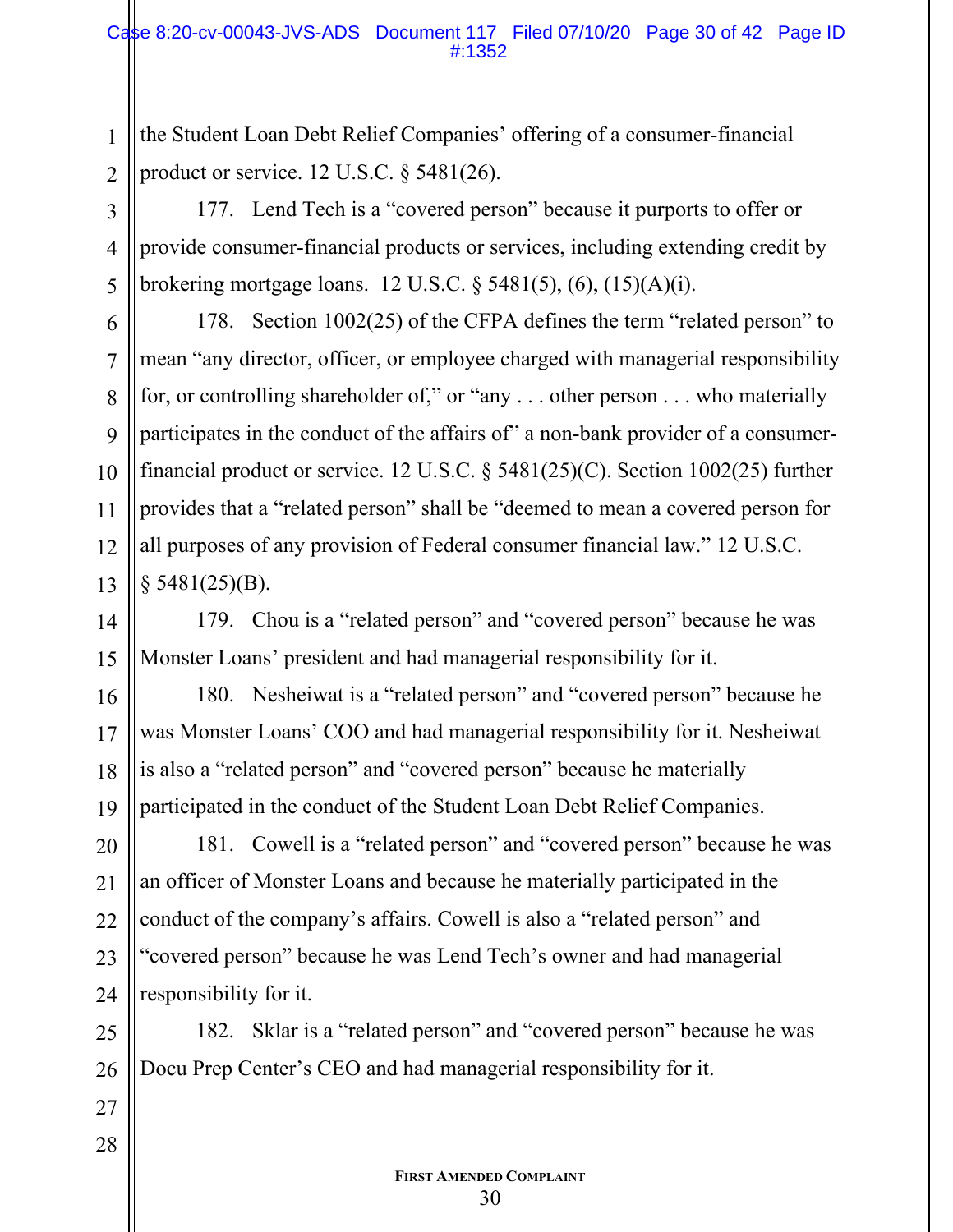183. Hoose is a "related person" and "covered person" because he was Docu Prep Center's COO and had managerial responsibility for it.

184. Sebreros is a "related person" and "covered person" because he was president of Assure Direct Services and had managerial responsibility for it. He is also a "related person" and "covered person" because he had managerial responsibility for Lend Tech.

14 185. Abdel is a "related person" and "covered person" because he was a marketing manager of Monster Loans and materially participated in the conduct of its affairs. He is also a "related person" and "covered person" because he was a marketing manager of Docu Prep Center and materially participated in the conduct of its affairs. He is also a "related person" and "covered person" because he was an employee of Assure Direct Services and materially participated in the conduct of its affairs. He is also a "related person" and "covered person" because he had managerial responsibility for Lend Tech.

15 16 17 186. Martinez is a "related person" and "covered person" because he was president of Docs Done Right and had managerial responsibility for it. He is also a "related person" and "covered person" because he had managerial responsibility for Lend Tech.

## **COUNT I**

## **Violations of FCRA**

**(Against Student Loan Debt Relief Companies, Monster Loans, Lend Tech, Chou, Nesheiwat, Cowell, Abdel, Sebreros, Martinez, Sklar, and Hoose)** 

187. The allegations in Paragraphs 1 to 186 are incorporated here by reference.

188. FCRA prohibits persons from using or obtaining a consumer report unless the person obtains it for a permissible purpose and the purpose is certified by the prospective user of the report. 15 U.S.C. § 1681b(f).

1

2

3

4

5

6

7

8

9

10

11

12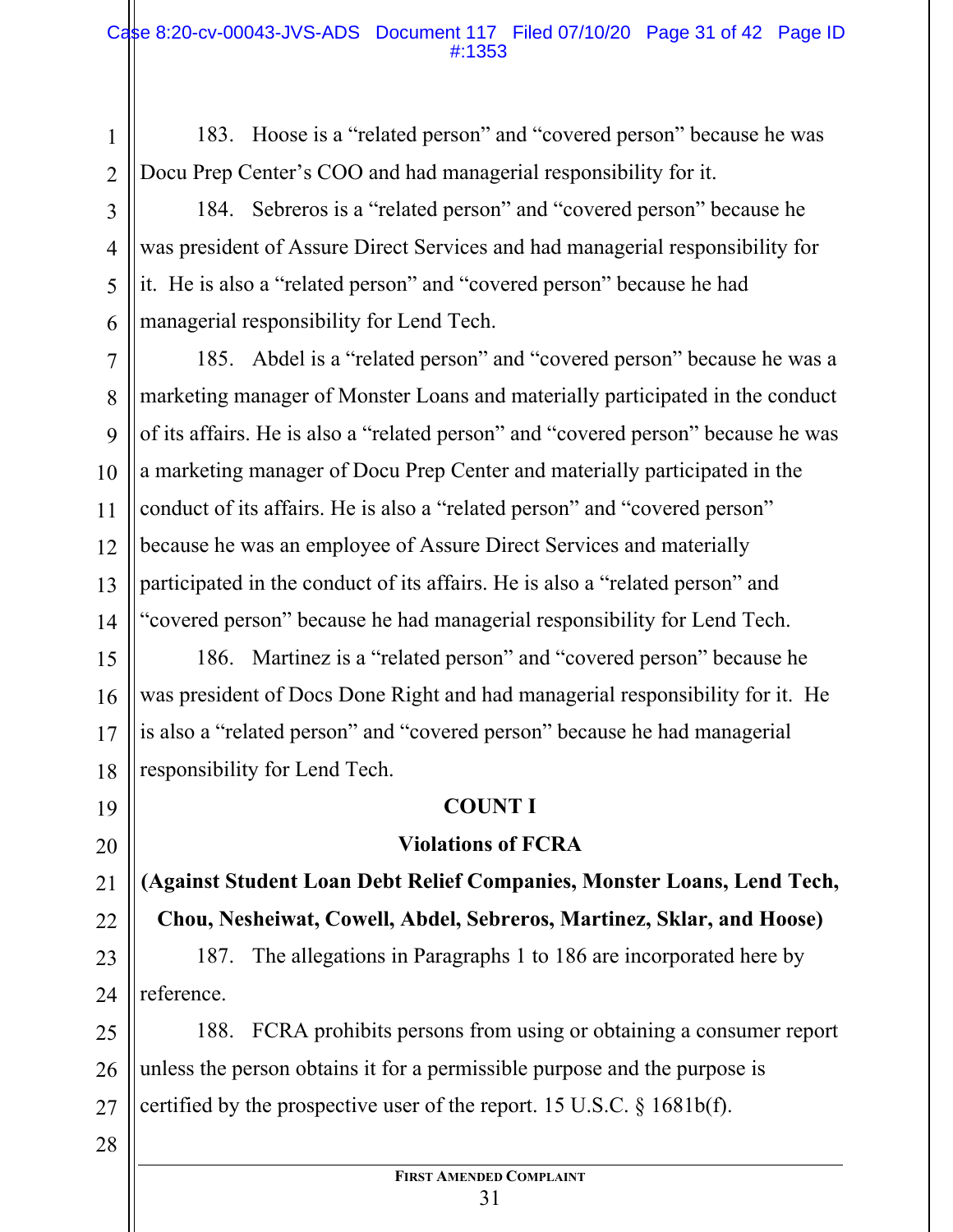189. FCRA provides that using or obtaining a prescreened consumer report to make "a firm offer of credit or insurance" is a permissible purpose. 15 U.S.C.  $\S$  1681b(c). A "firm offer" is an offer that will be honored (subject to certain exceptions) if the consumer continues to meet the pre-selected criteria used to select them for the offer. 15 U.S.C. § 1681a(*l*).

190. Using or obtaining prescreened lists to send solicitations marketing debt-relief services is not a permissible purpose under FCRA.

191. Monster Loans' and Lend Tech's certifications to Experian did not state that the prescreened lists were being obtained for use by other companies or for the purpose of sending solicitations marketing debt-relief services.

192. The Student Loan Debt Relief Companies, Monster Loans, Lend Tech, Chou, Nesheiwat, Cowell, Abdel, Sebreros, Martinez, Sklar, and Hoose have, directly or indirectly, used or obtained consumer reports without a permissible purpose, and without a certification of the purpose by the prospective user of the report, in violation of FCRA. 15 U.S.C. § 1681b(f).

## **COUNT II**

**Advance Fees in Violation of the TSR (Against Student Loan Debt Relief Companies, Docs Done Right,** 

# **Nesheiwat, Sklar, Hoose, Sebreros, and Martinez)**

20 193. The allegations in Paragraphs 1 to 186 are incorporated here by reference.

22 23 24 25 26 27 194. Under the TSR, it is an abusive act or practice for a seller or telemarketer to request or receive payment of any fee or consideration for any debt-relief services unless and until (A) the seller or telemarketer has renegotiated, settled, reduced, or otherwise altered the terms of at least one debt pursuant to a settlement agreement, debt-management plan, or other such valid contractual agreement executed by the customer; and (B) the customer has

28

1

2

3

4

5

6

7

8

9

10

11

12

13

14

15

16

17

18

19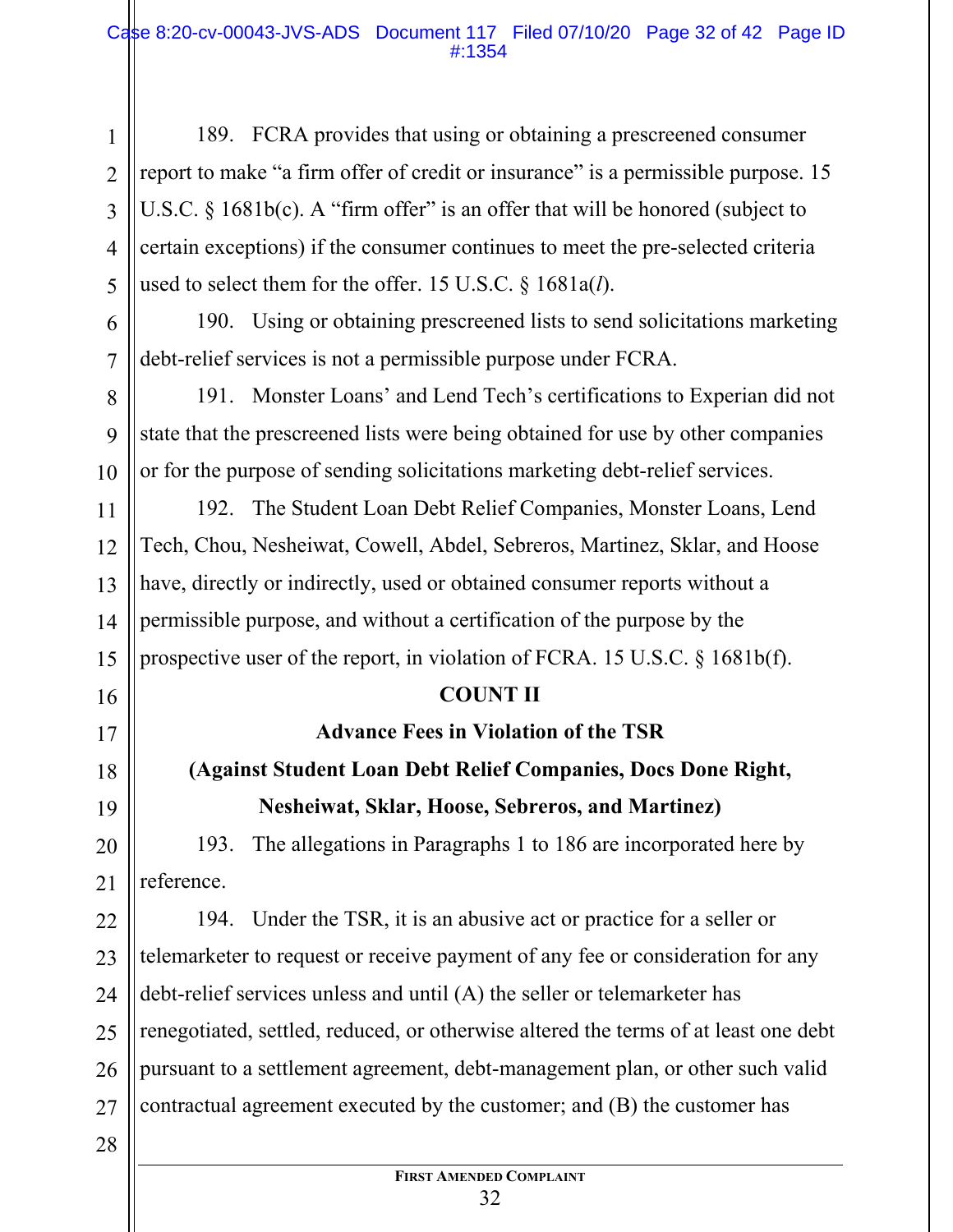made at least one payment pursuant to that settlement agreement, debtmanagement plan, or other valid contractual agreement between the customer and the creditor or debt collector. 16 C.F.R.  $\S 310.4(a)(5)(i)(A)$ -(B).

4 5 6 7 8 9 10 195. In the course of providing, offering to provide, or arranging for others to provide debt-relief services, the Student Loan Debt Relief Companies, Docs Done Right, Nesheiwat, Sklar, Hoose, Sebreros, and Martinez charged and received fees before consumers' applications for loan consolidations, loanrepayment plans, and loan-forgiveness plans were approved, and before consumers had made the first payments under the altered terms of their student loans, in violation of the TSR. 16 C.F.R. § 310.4(a)(5)(i)(A)-(B).

#### **COUNT III**

## **Misrepresentations in Violation of the TSR – Lower Interest Rates (Against Student Loan Debt Relief Companies, Nesheiwat, Sklar, Hoose, and Sebreros)**

196. The allegations in Paragraphs 1 to 186 are incorporated here by reference.

17 18 19 20 197. It is a deceptive practice under the TSR for a seller or telemarketer to misrepresent any material aspect of a debt-relief service, including the amount of money or the percentage of the debt amount that a consumer may save. 16 C.F.R. § 310.3(a)(2)(x).

21 22 23 198. The Student Loan Debt Relief Companies, Nesheiwat, Sklar, Hoose, and Sebreros misrepresented, directly or indirectly, expressly or by implication, that:

24 25 a. consolidating would cause consumers to obtain a lower interest rate on their student loans; and

26 27 b. consumers were required to consolidate their student loans to obtain an interest-rate deduction.

28

1

2

3

11

12

13

14

15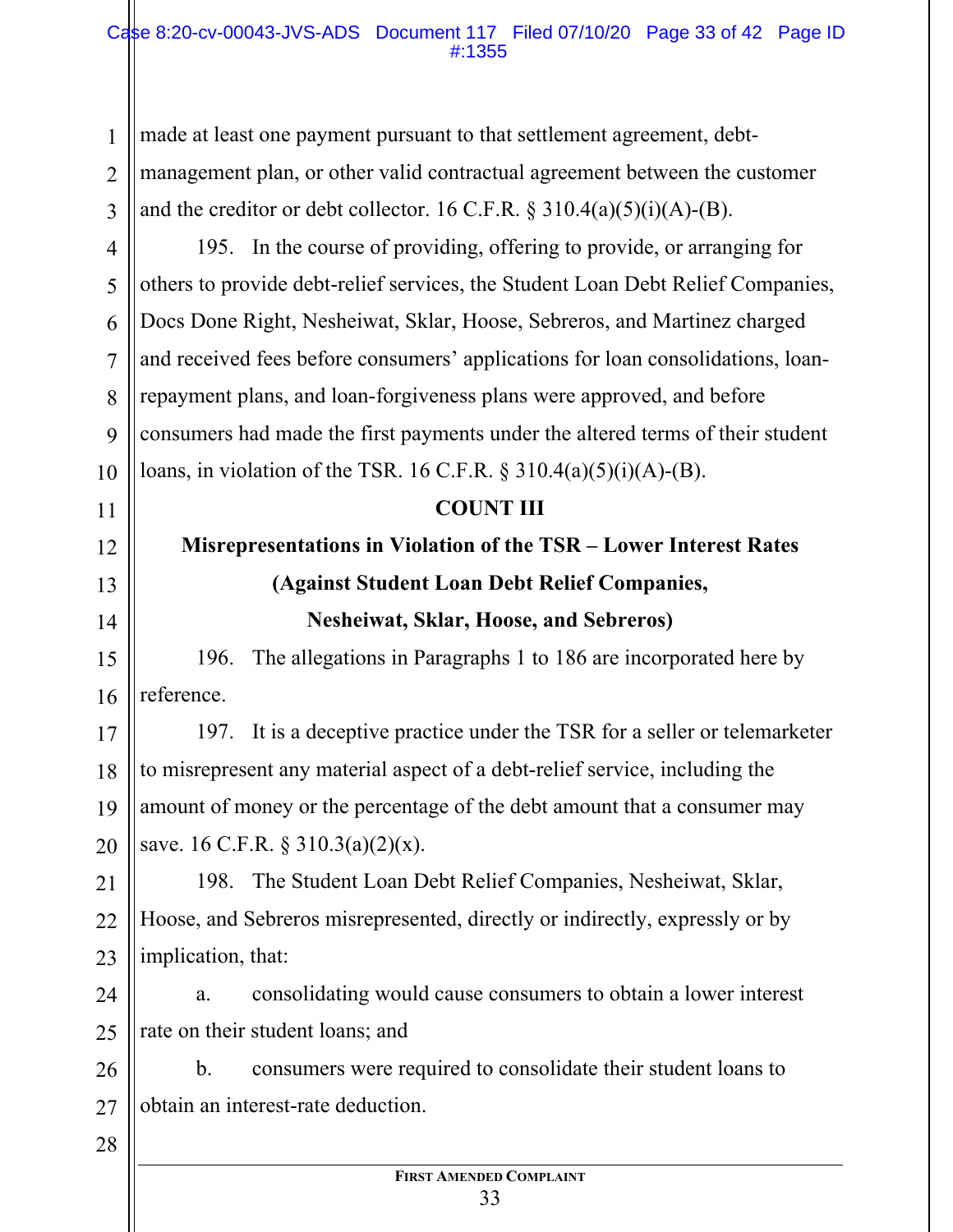199. The acts or practices of the Student Loan Debt Relief Companies, Nesheiwat, Sklar, Hoose, and Sebreros, as set forth in Paragraph 158, are deceptive acts or practices that violate the TSR, 16 C.F.R.  $310.3(a)(2)(x)$ .

1

2

3

4

5

6

7

8

9

11

24

25

26

27

28

## **COUNT IV**

## **Misrepresentations in Violation of the TSR – Improved Credit Scores (Against Student Loan Debt Relief Companies, Nesheiwat, Sklar, Hoose, and Sebreros)**

200. The allegations in Paragraphs 1 to 186 are incorporated here by reference.

10 12 201. It is a deceptive practice under the TSR for a seller or telemarketer to misrepresent any material aspect of a debt-relief service, including the effect of the service on a consumer's creditworthiness. 16 C.F.R.  $\S 310.3(a)(2)(x)$ .

13 14 15 16 202. The Student Loan Debt Relief Companies, Nesheiwat, Sklar, Hoose, and Sebreros misrepresented, directly or indirectly, expressly or by implication, that consolidating student loans would improve consumers' credit scores.

17 18 19 20 203. The Student Loan Debt Relief Companies, Nesheiwat, Sklar, Hoose, and Sebreros misrepresented, directly or indirectly, expressly or by implication, that they had a reasonable basis for representing that consolidating student loans would improve consumers' credit scores.

21 22 23 204. The acts or practices of the Student Loan Debt Relief Companies, Nesheiwat, Sklar, Hoose, and Sebreros, as set forth in Paragraphs 162 and 163, are deceptive acts or practices that violate the TSR, 16 C.F.R.  $\S 310.3(a)(2)(x)$ .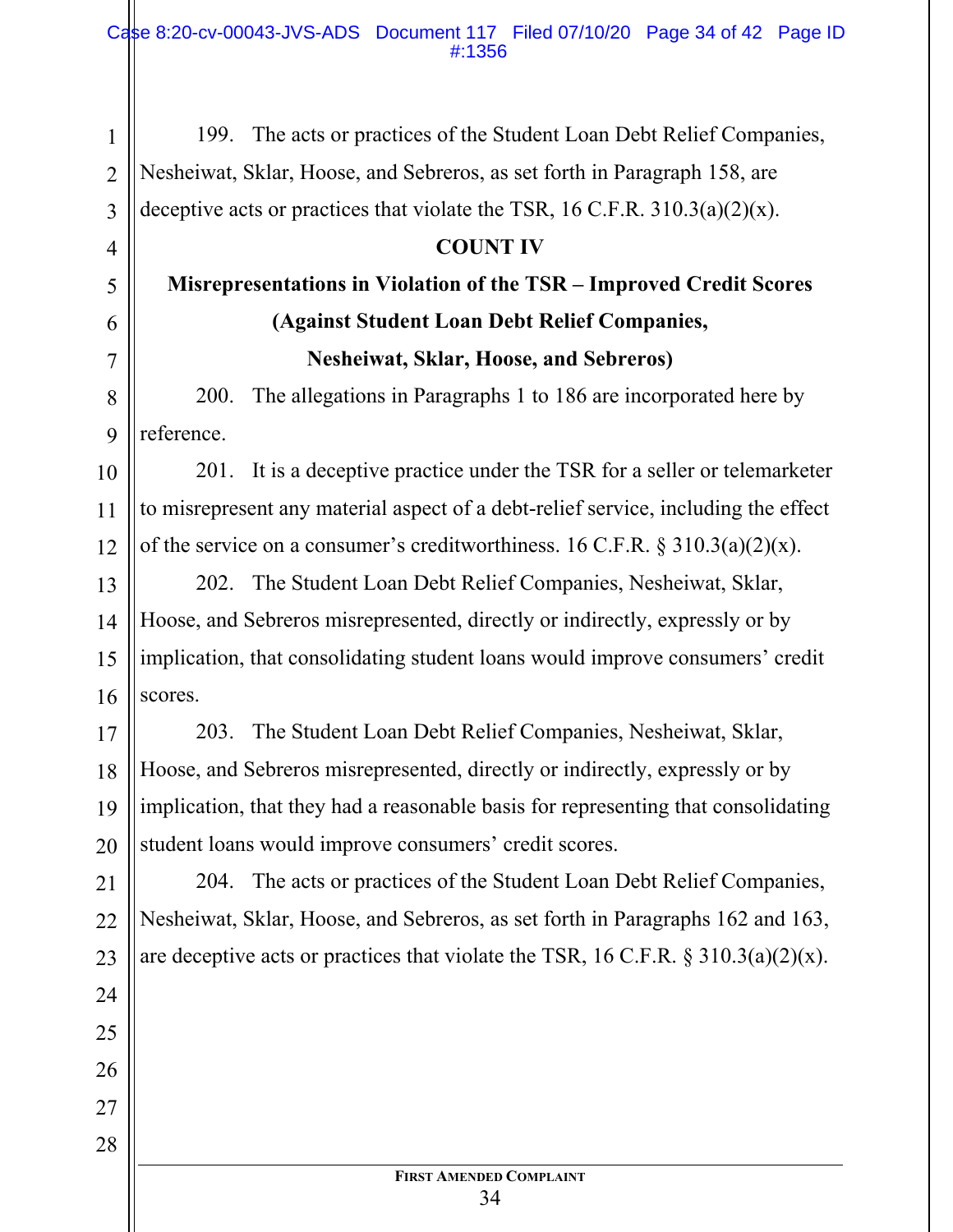## **COUNT V**

## **Misrepresentations in Violation of the TSR – New Servicer (Against Docu Prep Center, Nesheiwat, Sklar, and Hoose)**

205. The allegations in Paragraphs 1 to 186 are incorporated here by reference.

6 7 8 206. It is a deceptive practice under the TSR for a seller or telemarketer to misrepresent any material aspect of a debt-relief service. 16 C.F.R.  $§ 310.3(a)(2)(x).$ 

9 10 11 12 207. Docu Prep Center, Nesheiwat, Sklar, and Hoose misrepresented, directly or indirectly, expressly or by implication, that consolidating would result in ED becoming consumers' "new servicer" and that consolidating would enable consumers to avoid interacting with third-party student-loan servicers.

13 14 15 208. The acts or practices of Docu Prep Center, Nesheiwat, Sklar, and Hoose, as set forth in Paragraph 167, are deceptive acts or practices that violate the TSR. 16 C.F.R.  $\S 310.3(a)(2)(x)$ .

## **COUNT VI**

## **Substantial Assistance in Violation of the TSR (Against Monster Loans and Nesheiwat)**

19 20 209. The allegations in Paragraphs 1 to 186 are incorporated here by reference.

21 22 23 24 25 210. The TSR prohibits any person from providing substantial assistance or support to any seller or telemarketer when that person knows or consciously avoids knowing that the seller or telemarketer is engaged in any act or practice that constitutes deceptive or abusive conduct under the Rule. 16 C.F.R. § 310.3(b).

1

2

3

4

5

16

17

18

26

27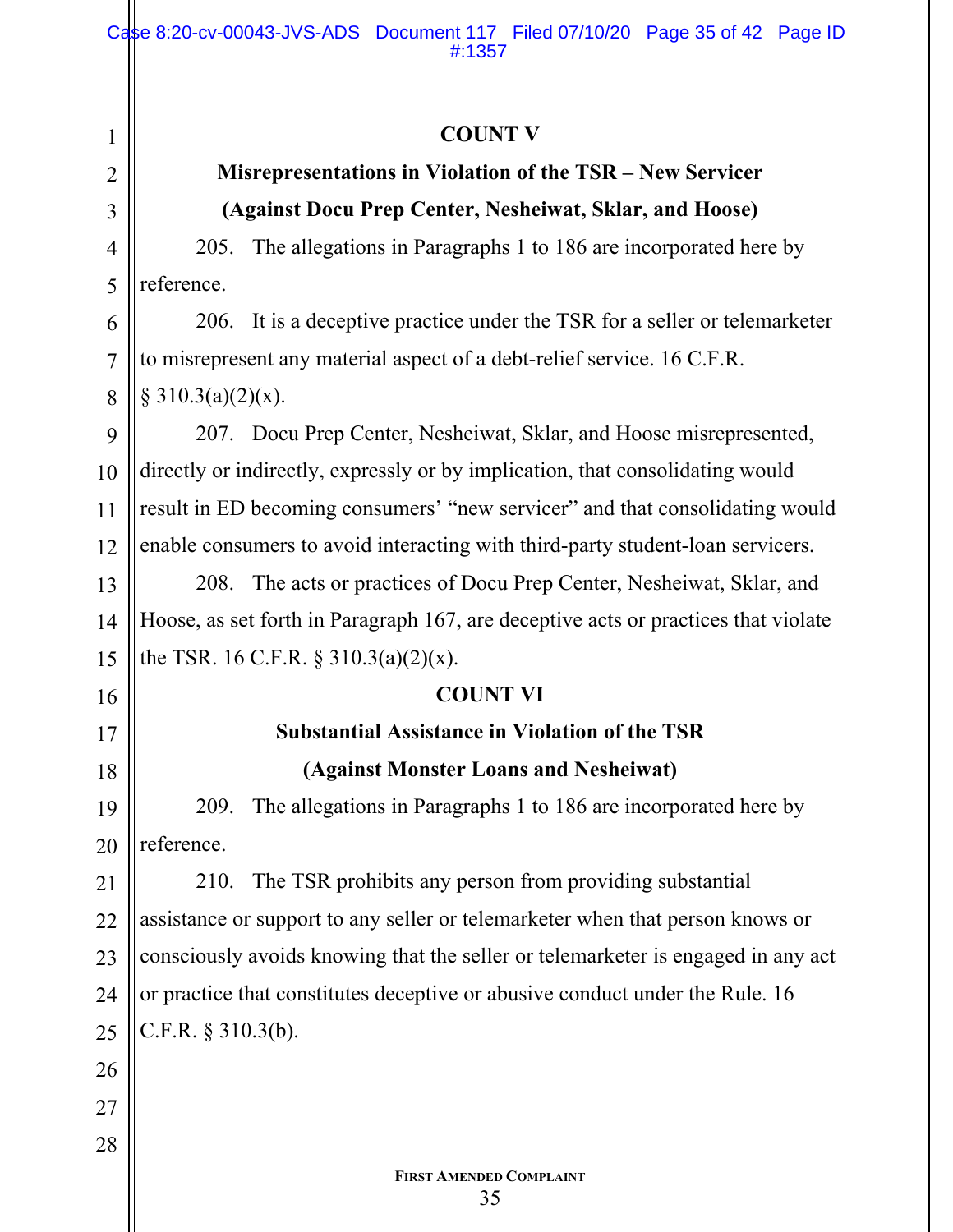1 2 3 211. Monster Loans and Nesheiwat knew, or consciously avoided knowing, the material misrepresentations that the Student Loan Debt Relief Companies made to consumers.

4 6 7 8 9 212. Monster Loans and Nesheiwat knew, or consciously avoided knowing, that the Student Loan Debt Relief Companies charged and received fees from consumers before consumers' applications for loan consolidations, loan-repayment plans, and loan-forgiveness plans were approved, and before consumers had made the first payments under the altered terms of their student loans.

10 11 12 213. Monster Loans and Nesheiwat provided substantial assistance to the Student Loan Debt Relief Companies in their violations of the TSR. 16 C.F.R. § 310.3(b).

#### **COUNT VII**

## **Deception in Violation of the CFPA – Lower Interest Rates (Against Student Loan Debt Relief Companies, Nesheiwat, Sklar, Hoose, and Sebreros)**

17 18 214. The allegations in Paragraphs 1 to 186 are incorporated here by reference.

19 20 21 215. The Student Loan Debt Relief Companies, Nesheiwat, Sklar, Hoose, and Sebreros misrepresented, directly or indirectly, expressly or by implication, that:

22 23 a. consolidating would cause consumers to obtain a lower interest rate on their student loans; and

24 25 b. consumers were required to consolidate to obtain an interest-rate deduction.

26 27 216. These representations were material and likely to mislead consumers acting reasonably under the circumstances.

28

5

13

14

15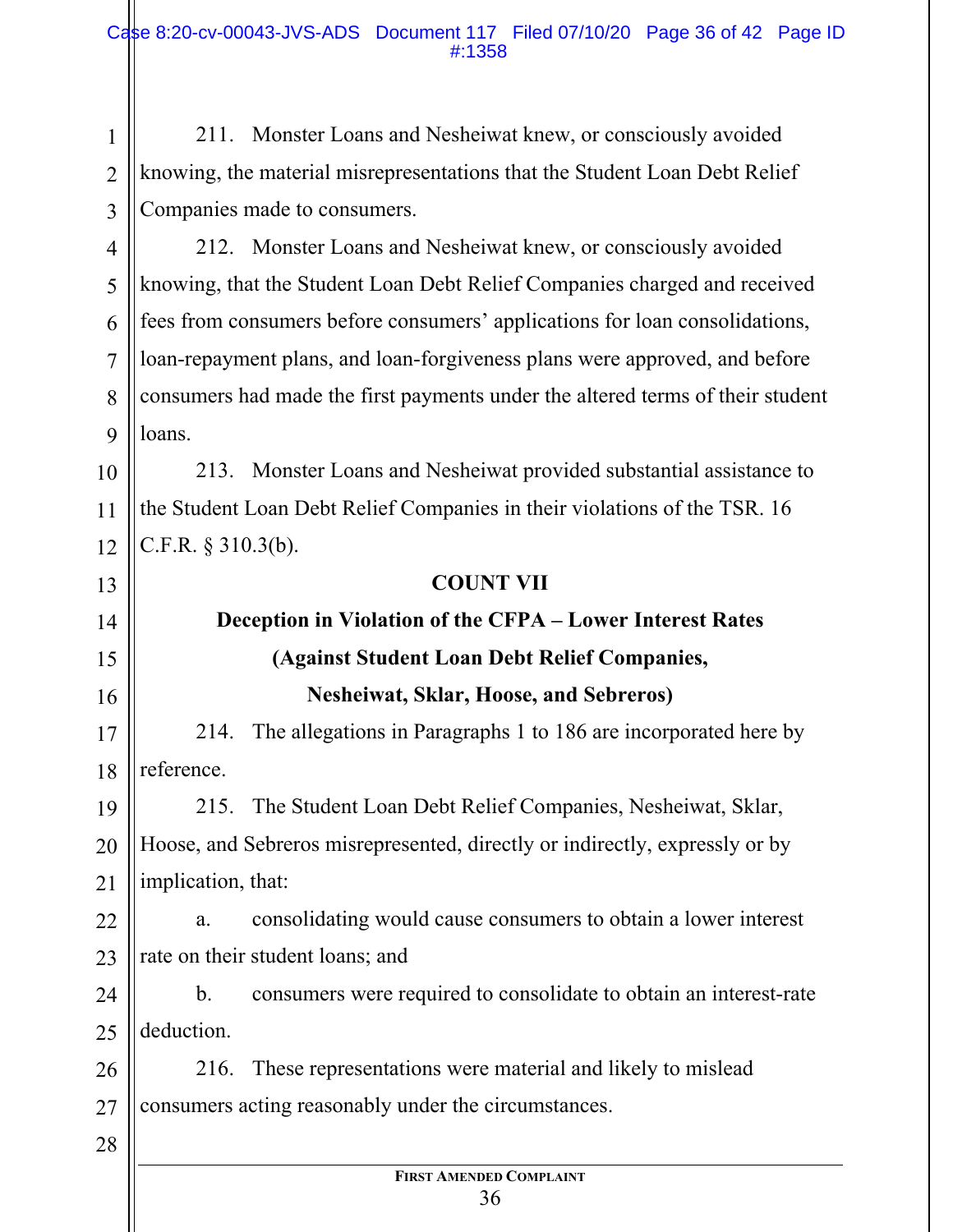1 2 3 217. The Student Loan Debt Relief Companies, Nesheiwat, Sklar, Hoose, and Sebreros have therefore engaged in deceptive acts or practices in violation of §§ 1031 and 1036 of the CFPA, 12 U.S.C. §§ 5531, 5536.

### **COUNT VIII**

## **Deception in Violation of the CFPA – Improved Credit Scores (Against Student Loan Debt Relief Companies, Nesheiwat, Sklar, Hoose, and Sebreros)**

218. The allegations in Paragraphs 1 to 186 are incorporated here by reference.

10 11 12 13 219. The Student Loan Debt Relief Companies, Nesheiwat, Sklar, Hoose, and Sebreros misrepresented, directly or indirectly, expressly or by implication, that consolidating student loans would improve consumers' credit scores.

14 15 220. These representations were material and likely to mislead consumers acting reasonably under the circumstances.

16 17 18 19 221. The Student Loan Debt Relief Companies, Nesheiwat, Sklar, Hoose, and Sebreros misrepresented, directly or indirectly, expressly or by implication, that they had a reasonable basis for representing that consolidating student loans would improve consumers' credit scores.

20 21 22 222. The Student Loan Debt Relief Companies, Nesheiwat, Sklar, Hoose, and Sebreros have therefore engaged in deceptive acts or practices in violation of §§ 1031 and 1036 of the CFPA, 12 U.S.C. §§ 5531, 5536.

## **COUNT IX**

## **Deception in Violation of the CFPA – New Servicer (Against Docu Prep Center, Nesheiwat, Sklar, and Hoose)**

223. The allegations in Paragraphs 1 to 186 are incorporated here by reference.

23

24

25

26

27

4

5

6

7

8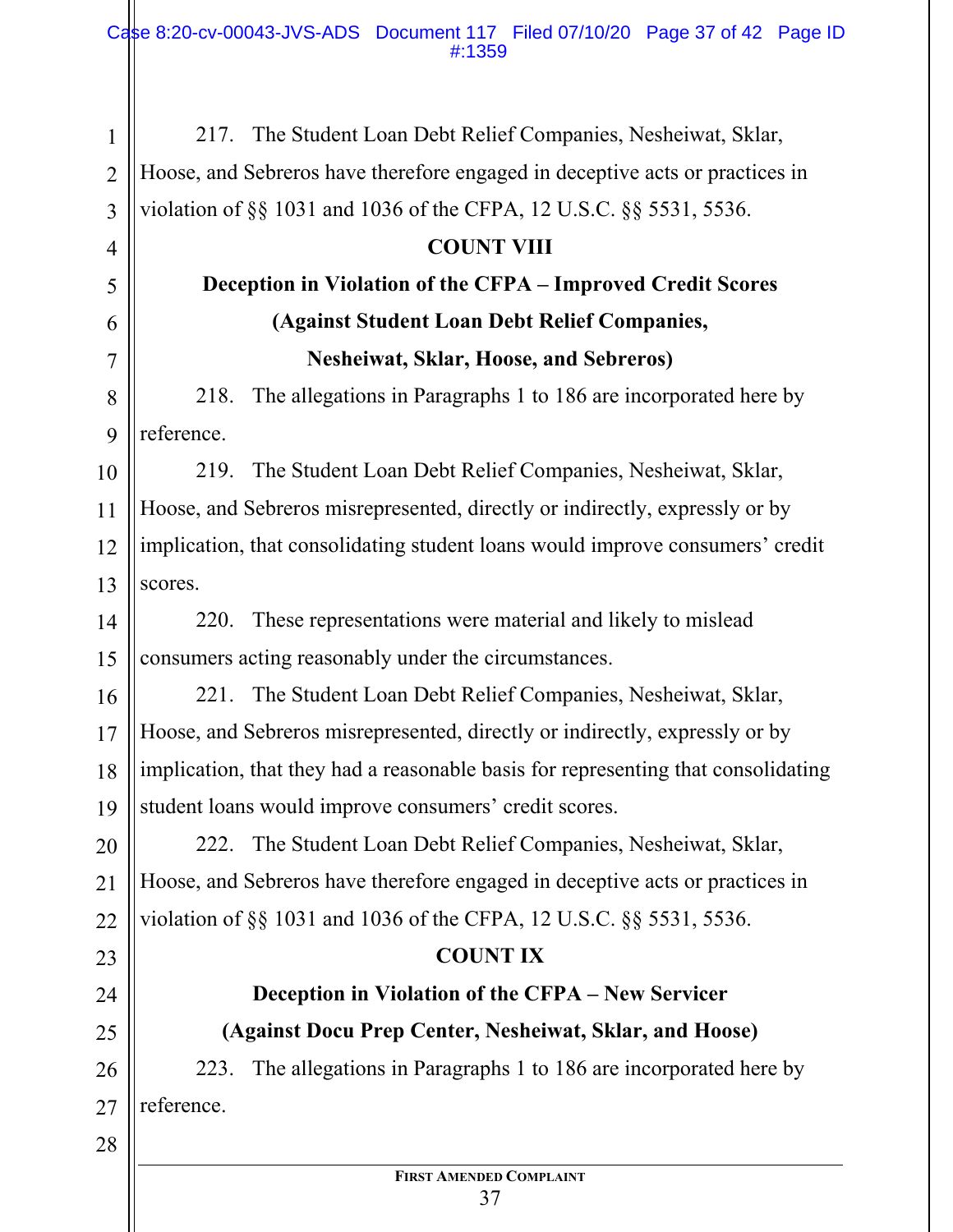1 2 3 4 5 224. Docu Prep Center, Nesheiwat, Sklar, and Hoose misrepresented, directly or indirectly, expressly or by implication, that consolidating would result in ED becoming consumers' "new servicer," and that consolidating would enable consumers to avoid interacting with third-party student-loan servicers.

6 7 225. These representations were material and likely to mislead consumers acting reasonably under the circumstances.

226. Docu Prep Center, Nesheiwat, Sklar, and Hoose have therefore engaged in deceptive acts or practices in violation of §§ 1031 and 1036 of the CFPA, 12 U.S.C. §§ 5531, 5536.

## **COUNT X**

## **Substantial Assistance in Violation of the CFPA (Against Monster Loans and Nesheiwat)**

227. The allegations in Paragraphs 1 to 186 are incorporated here by reference.

16 17 18 19 20 21 228. Section 1036(a)(3) of the CFPA prohibits any person from "knowingly or recklessly provid[ing] substantial assistance to a covered person or service provider in violation of the provisions of section 1031" and states that "the provider of such substantial assistance shall be deemed to be in violation of that section to the same extent as the person to whom such assistance is provided." 12 U.S.C. § 5536(a)(3).

22 23 24 229. Monster Loans and Nesheiwat knew, or recklessly avoided knowing, the material misrepresentations that the Student Loan Debt Relief Companies made to consumers.

25 26 27 230. Monster Loans and Nesheiwat provided substantial assistance to the Student Loan Debt Relief Companies in their deceptive acts or practices, in violation of § 1036(a)(3) of the CFPA. 12 U.S.C. § 5563(a)(3).

28

8

9

10

11

12

13

14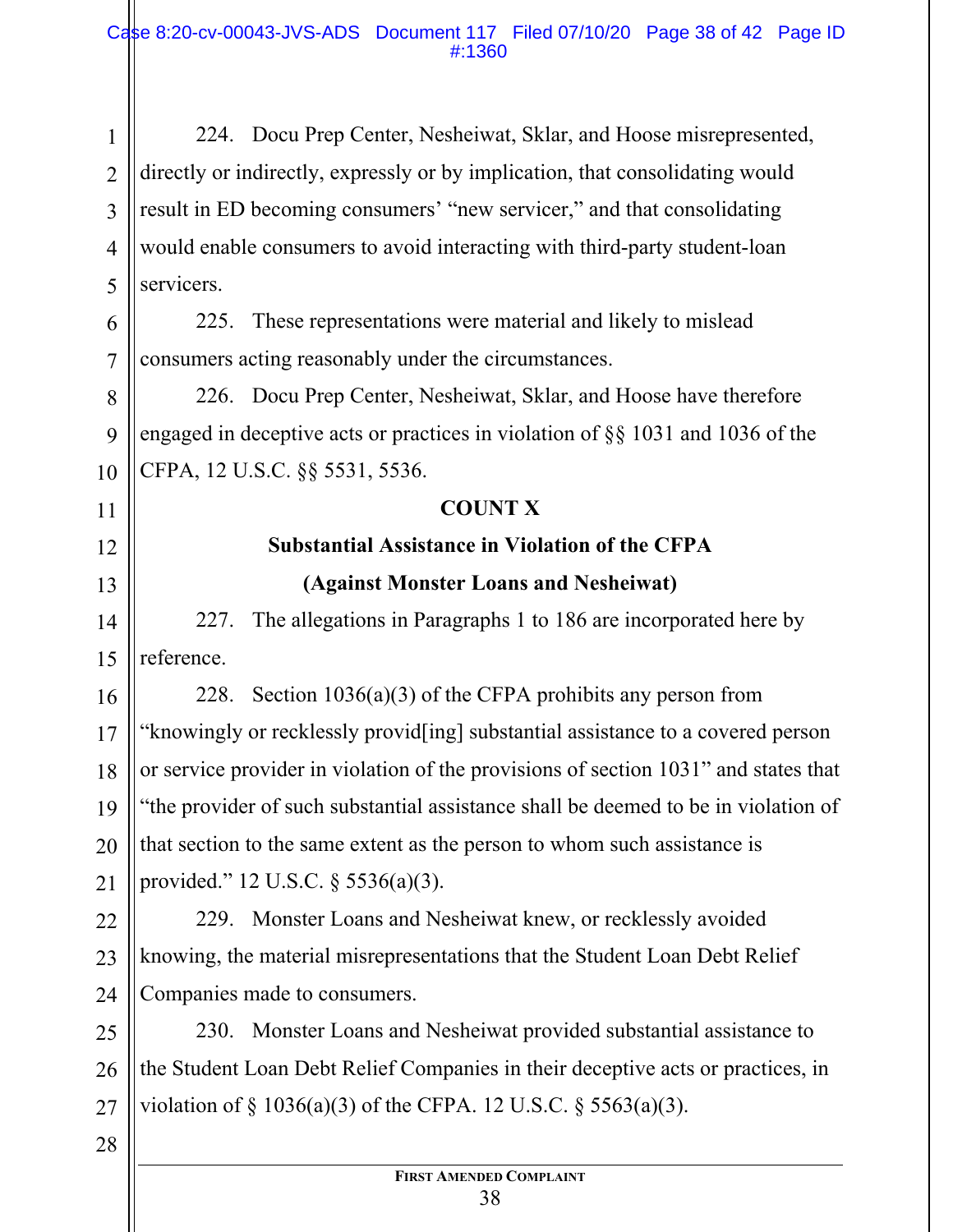## **COUNT XI**

## **CFPA Violations Based on Violations of FCRA and TSR (Against Student Loan Debt Relief Companies, Monster Loans, Lend Tech, Docs Done Right, Chou, Nesheiwat, Cowell, Abdel, Sebreros, Martinez, Sklar, and Hoose)**

231. The allegations in Paragraphs 1 to 186 are incorporated here by reference.

232. FCRA and the Telemarketing Act are "Federal consumer financial laws" under the CFPA. 12 U.S.C. § 5481(12)(F), (14); 15 U.S.C. § 6105(d).

233. The violations of FCRA committed by the Student Loan Debt Relief Companies, Monster Loans, Lend Tech, Chou, Nesheiwat, Cowell, Abdel, Sebreros, Martinez, Sklar, and Hoose are deemed to be violations of the CFPA. 15 U.S.C. § 1681s(d).

14 15 18 19 234. Because the Student Loan Debt Relief Companies, Monster Loans, Lend Tech, Chou, Nesheiwat, Cowell, Abdel, Sebreros, Martinez, Sklar, and Hoose are "covered persons" who violated FCRA by, directly or indirectly, using or obtaining consumer reports without a permissible purpose and without a certification of the purpose by the prospective user of the report, they violated  $\S$  1036(a)(1)(A) of the CFPA. 12 U.S.C.  $\S$  5536(a)(1)(A).

20 21 22 23 235. The violations of the TSR committed by the Student Loan Debt Relief Companies, Docs Done Right, Nesheiwat, Sklar, Hoose, Sebreros, and Martinez are treated as violations of a rule under § 1031 of the CFPA. 15 U.S.C. § 6102(c).

24 25 26 236. Because the Student Loan Debt Relief Companies, Docs Done Right, Nesheiwat, Sklar, Hoose, Sebreros, and Martinez are "covered persons" who violated the TSR by charging and receiving illegal advance fees from

27 28

1

2

3

4

5

6

7

8

9

10

11

12

13

16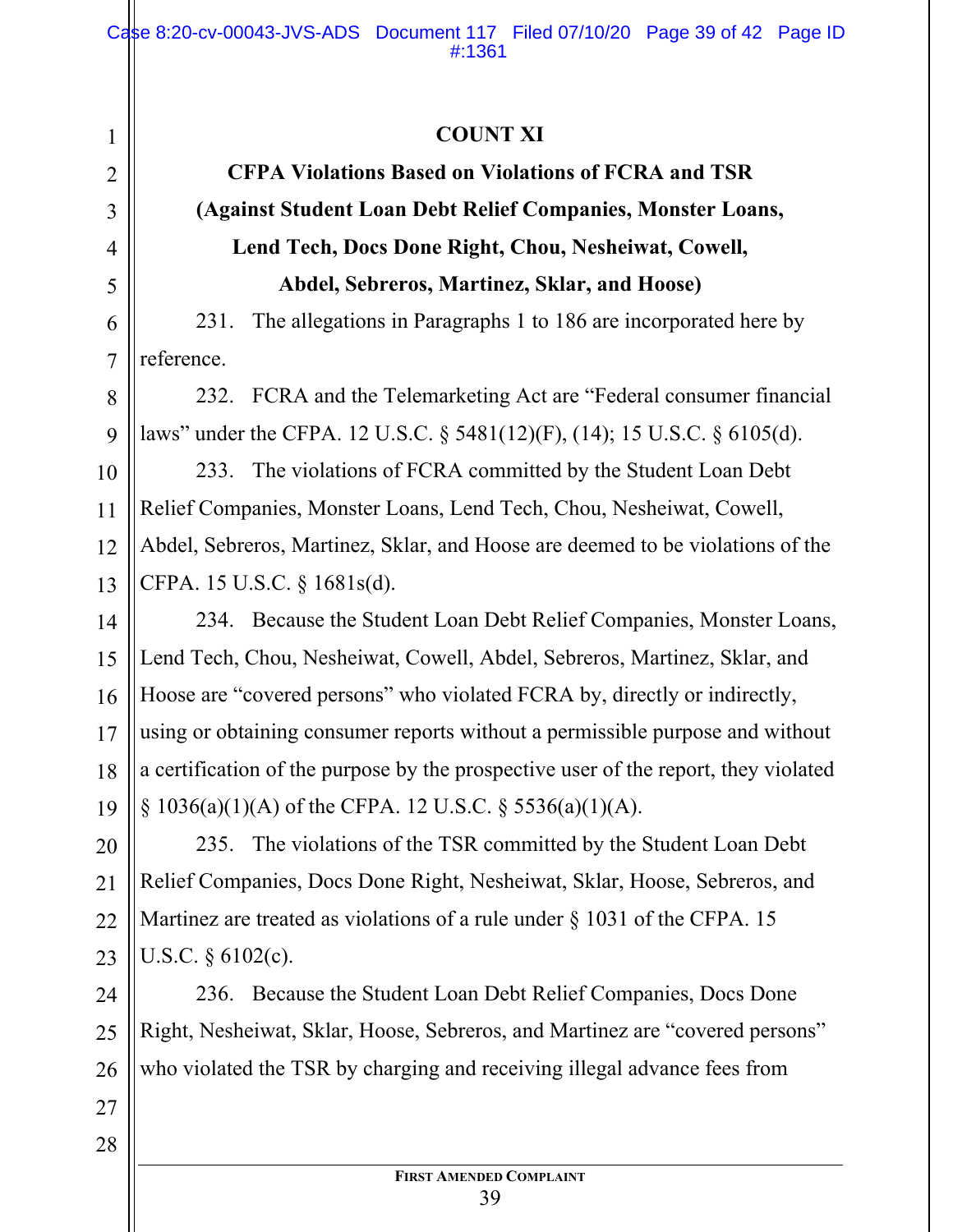1 2 3 4 5 6 7 8 9 10 11 12 13 14 15 16 17 18 19 20 21 22 23 24 25 26 27 28 consumers, they violated  $\S 1036(a)(1)(A)$  of the CFPA. 12 U.S.C.  $§$  5536(a)(1)(A). 237. Because the Student Loan Debt Relief Companies, Nesheiwat, Sklar, Hoose, and Sebreros are "covered persons" who violated the TSR by engaging in deceptive conduct, they violated  $\S$  1036(a)(1)(A) of the CFPA. 12 U.S.C. § 5536(a)(1)(A). 238. Because Monster Loans and Nesheiwat are "covered persons" who substantially assisted violations of the TSR, they violated  $\S$  1036(a)(1)(A) of the CFPA. 12 U.S.C. § 5536(a)(1)(A). **COUNT XII Relief Defendants** 239. The allegations in Paragraphs 1 to 186 are incorporated here by reference. 240. Chou, Cowell, Lawson, TDK Enterprises, LLC, Cre8labs, Inc., and XO Media, LLC have received, directly or indirectly, distributions from the Student Loan Debt Relief Companies. 241. All of those distributions are traceable to funds obtained from consumers through one or more of the violations of the CFPA, TSR, and FCRA described herein. 242. As limited partners, Lawson and XO Media, LLC had only an equity interest in the Student Loan Debt Relief Companies. They therefore lack a legitimate claim to distributions from the Student Loan Debt Relief Companies traceable to the violations described herein. 243. Lawson and XO Media, LLC also lack a legitimate claim to the distributions from the Student Loan Debt Relief Companies to the extent that, at the time of each of the distributions, those companies' liabilities exceeded their available assets such that the companies had no assets or "profits" that could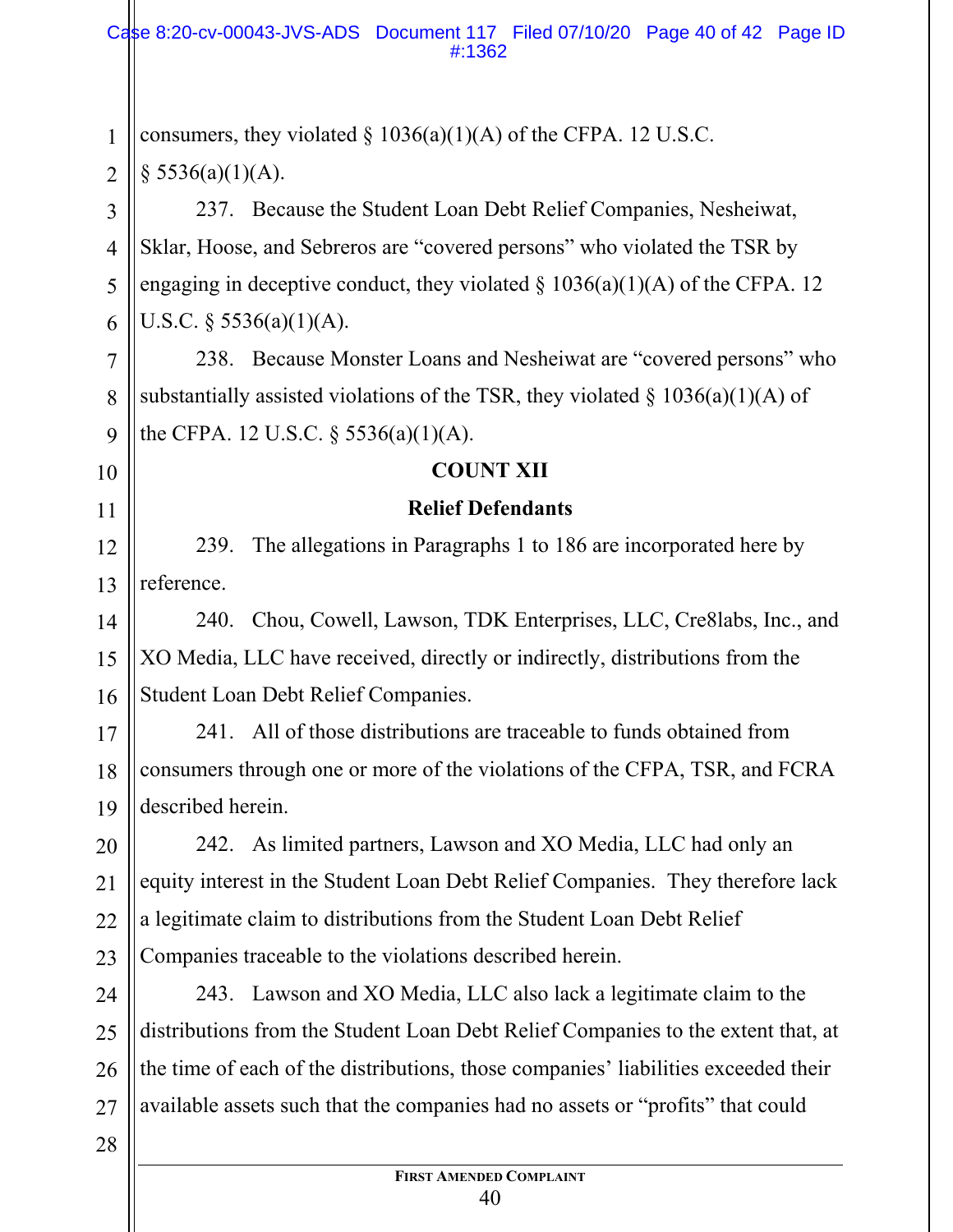legitimately be distributed to their limited partners, including to Lawson and XO Media, LLC, under California law. Cal. Corp. Code § 15905.08(b)(2).

244. Lawson and XO Media, LLC also lack a legitimate claim to distributions from the Student Loan Debt Relief Companies because they did not invest in those companies in good faith or receive distributions from those companies in good faith.

7 8 9 10 11 245. Lawson and XO Media, LLC also lack a legitimate claim to the distributions from Direct Document Solutions and Secure Preparation Services because they made no capital contributions to those companies. The distributions from those companies to Lawson and XO Media, LLC were gratuitous transfers.

246. Lawson and XO Media, LLC would be unjustly enriched if not required to disgorge the funds distributed to them or the value of the benefits they received.

## **DEMAND FOR RELIEF**

The Bureau requests that the Court:

17 18 19 a. permanently enjoin Defendants from committing future violations of the FCRA, TSR, and CFPA and enter such other injunctive relief as appropriate;

20 21 22 b. permanently enjoin Defendants from advertising, marketing, promoting, offering for sale, selling, or providing any form of assistance to any debt-relief service;

23 24 c. grant additional injunctive relief as the Court may deem to be just and proper;

25 26 27 d. order Monster Loans, the Student Loan Debt Relief Companies, Docs Done Right, Nesheiwat, Sklar, Hoose, Sebreros, and Martinez to pay redress to consumers harmed by their unlawful conduct;

#### 28

1

2

3

4

5

6

12

13

14

15

16

#### **FIRST AMENDED COMPLAINT** 41